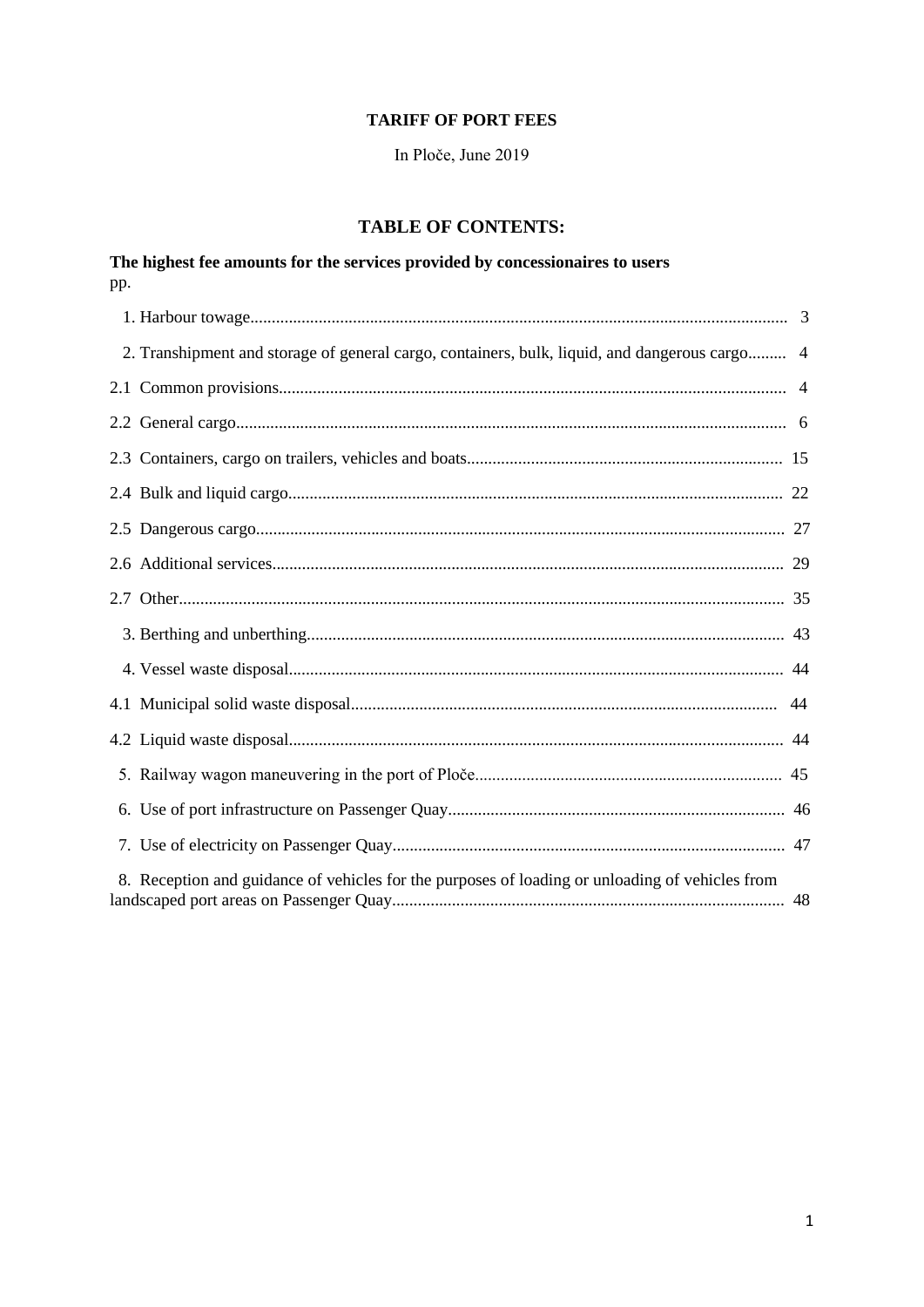## 1. **HARBOUR TOWAGE**

### Basis for calculation **Per tugboat for an hour in EUR** Vessel size in GT Under 2000 474.95 From 2001-5000 617,55 From 5001 - 10000 770,50 From  $10001 - 15000$  879,75 From  $15001 - 25000$  923,45 From  $25001 - 30000$  1120,10 From 30001-35000 1267,30 Over 35000 (for every additional 1000 GT) 10,92

#### **1.1. TARIFF TABLE A.**

## **1.2. COMMON TARIFF PROVISIONS WITH TABLE A.**

1. Regular working hours are between 6:00 am and 10:00 pm on a week day, and between 6:00 am and 2:00 pm on Saturdays. For work outside regular working hours on a week day and Saturday, tariff rates are increased by 25%, and 50% on Sundays and public holidays.

2. The tariff rates are intended for one-hour use of a single tugboat. For every additional half hour started in the harbour towage, 50% of a tariff rate is calculated, while the unit of calculation for every other service is an indivisible hour.

3. The tariff rates from table A. are increased by 15% when a tugboat gives its own tows, by 20% for towage of a vessel with flammable cargo (IMO Code I-III), and by 50% for towage of a vessel with engines off.

4. For the departure and return of tugboats to the base, the fixed period is calculated for the following relations in addition to applying other tariif provisions as follows:

4.1. When towing vessels berthed at any berth in the Port of Ploče with the exception of tanker berth at liquid cargo terminal in Kanal Vlaška and berths at bulk cargo terminal;

a) on departure 30 minutes from the base to a vessel and 15 minutes on return to the base (arrival of the vessel assisted by tugboats)

b) on departure 30 minutes (departure of the vessel assisted by tugboats)

4.2. When towing vessels berthed at liquid cargo terminal berth in Kanal Vlaška and berths at bulk cargo terminal;

a) on departure 30 minutes from the base to a vessel and 30 minutes on return to the base.

5. The tariff rates are intended for one-hour use of a single tugboat. For every additional half hour started in the harbour towage, 50% of a tariff rate is calculated, while the unit of calculation for every other service is an indivisible hour.

6. For services inside regular working hours, a tugboat needs to be ordered at least two hours before the planned towage. For services outside regular working hours, a tugboat needs to be ordered during regular working hours.

6.1. If the previously mentioned provisions are not met, the Concessionaire is not guaranteed to provide tugboats at the time requested, i.e. the Concessionaire will not be responsible for the delay caused by this.

7. If a towage, i.e. the service of towing, is cancelled, 50% of a tariff rate will be charged.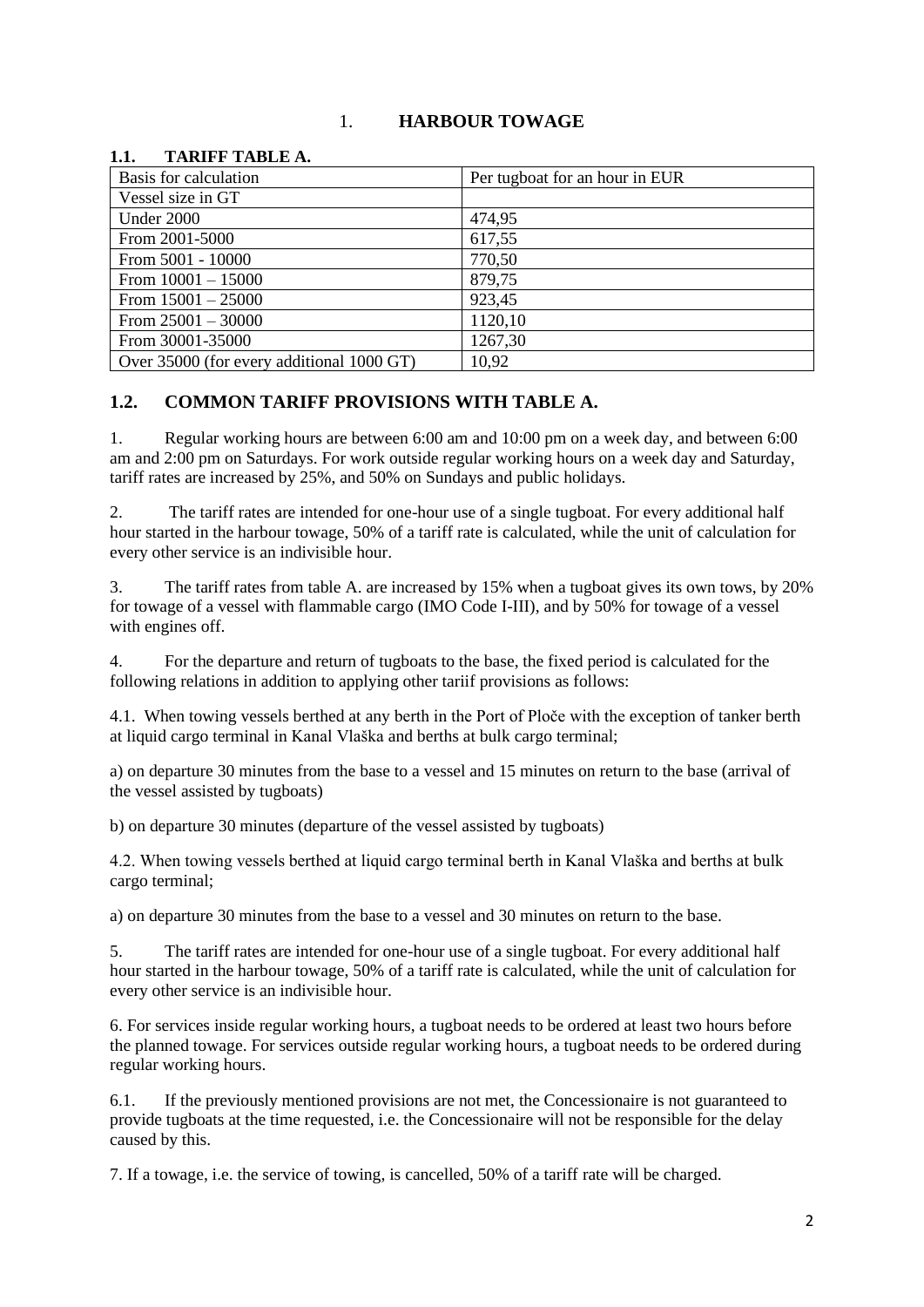#### **1.3. OTHER SERVICES**

Supplying water by means of a tugboat is charged 762,00 EUR for an hour, which amount does not include the price of water. Calculating time starts with the departure and ends with the return to the base.

#### **2. TRANSHIPMENT AND STORAGE OF GENERAL CARGO, CONTAINERS, BULK, LIQUID, AND DANGEROUS CARGO**

#### **2.1 COMMON PROVISIONS**

- 1. Regular working hours for the activities of loading/unloading are following:
	- shift I:  $6:00 \text{ am} 2:00 \text{ pm}$ ,
	- shift II:  $2:00 \text{ pm} 9:00 \text{ pm}$ .
- 2. When the operations of loading/unloading require overtime work, a contractor will pay an adequate increase for every operation and work connected to the performance of requested work to a service provider.
- 3. For overtime work, tariff rates are increased:
	- week day, shift  $III 50\%$ ,
	- Saturdays, shift  $II 50\%$ ,
	- Saturdays, shift  $III 75\%$ ,
	- Sundays/holidays, shift  $I/II 100\%$ ,
	- Sundays/holidays, shift  $III 150\%$ .
- 4. The third shift from a day before a holiday to a holiday is counted as holiday work. The user who ordered overtime work is required to pay it according to the abovementioned provisions, as well as the other services related to the order for overtime work, unless differently contracted.
- 5. The cancellation of commissioned work before or during a shift is conducted according to the conditions from Table ''Contract labour release and idle time''.
- 6. Complicated work in operations with improper cargo (frozen, sticky, poorly packaged) is charged according to the rates of this Tariff increased by 100%. Handling rotten, infected or contaminated cargo, as well as hardened or melted cargo, will be charged according to a specific contract.
- 7. Operation vehicle-vehicle is charged according to the tariff rates intended for operation warehouse-vehicle or vehicle-warehouse.
- 8. For the goods manipulated from land vehicles to warehouses or vice versa, and not intended for overseas transportation, tariff rate increased by 50% is applied at the charge of all port services, including warehouse fee.
- 9. If the tariff rate of operation ship's hold-ship's tackle-vehicle or vice versa is expressed in the Tariff as a single amount, the division of the tariff rate in liner conditions of maritime transport is done as following:
	- 70% of tariff rate to vessel
	- 30% of tariff rate to shipper/receiver.
- 10. Calculation in case of increase will be done based on primary tariff rates. Increase is calculated on the primary tariff rates and added to them.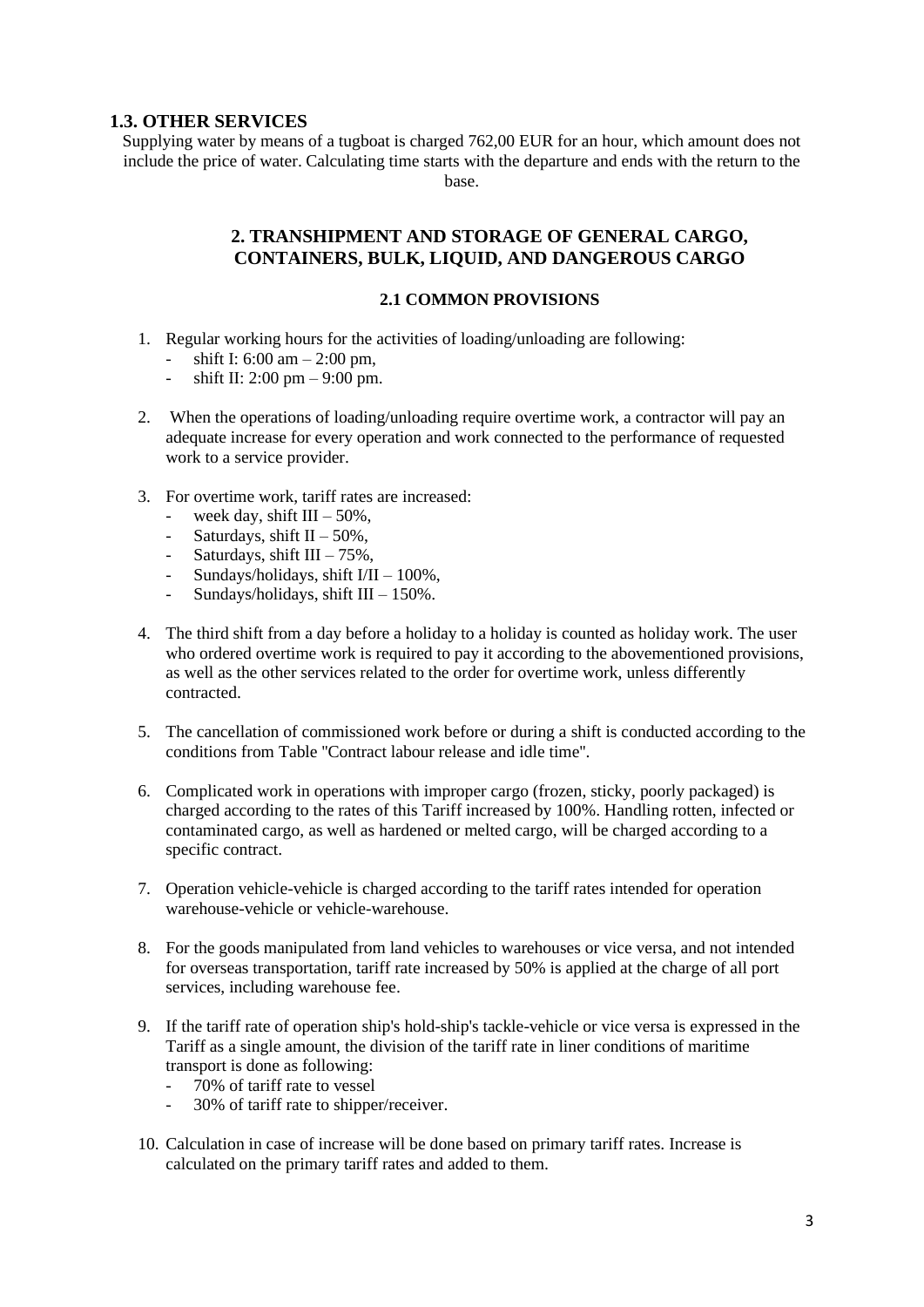- 11. The lowest unit of weight for calculation is 1,000 kg. Over this amount, tariff rates are increased for every 1,000 indivisible kg of cargo.
- 12. Unless a vessel delivers cargo separately by bills of lading (cargo mixed in the holds), a shipowner will be charged, in addition to primary transhipment rate (in L/T conditions), additional 50% of the primary transhipment rate for a ship's hold-ship's tackle relation, i.e. 50% of the primary transhipment rate for a ship's hold-ship's tackle relation (in FO conditions), regardless of ship-owner's (ship-agent's) orders for sorting, and regardless of the cargo being delivered on L/T or FO conditions, i.e. the way ship-owner accepted the cargo for transportation.
- 13. User is required to submit the conditions from C/P to service provider before the arrival of a vessel. Unless it is done, a service provider will perform port operations in accordance with C/P.
- 14. Client is required to settle the bill for performed services within a legal deadline.

#### **2.2. GENERAL CARGO**

TABLE III. – Miscellaneous packaged and break cargo TABLE IV. – Warehouse fee for goods listed in TABLE III. TABLE V. – Perishable goods TABLE VI. – Warehouse fee for goods listed in TABLE V. TABLE VII. – Livestock TABLE VIII. – Timber and timber products TABLE IX. – Warehouse fee for goods listed in TABLE VIII.

# **TABLE III. MISCELLANEOUS PACKAGED AND BREAK CARGO**

|   | Type of cargo                                                                     | Ship's hold-<br>ship's tackle<br>or vice versa | Ship's<br>tackle-<br>vehicle or<br>vice versa | Ship's tackle-<br>warehouse or<br>vice versa | Warehouse-<br>vehicle or<br>vice versa |
|---|-----------------------------------------------------------------------------------|------------------------------------------------|-----------------------------------------------|----------------------------------------------|----------------------------------------|
|   |                                                                                   |                                                |                                               |                                              |                                        |
|   | PARAGRAPH A                                                                       |                                                |                                               |                                              |                                        |
|   |                                                                                   |                                                |                                               |                                              | EUR/T                                  |
| 1 | <b>BAGGED CARGO</b>                                                               |                                                |                                               |                                              |                                        |
|   | Grains, flour, rice, beans, peas, sugar                                           | 10.80                                          | 5.90                                          | 6.65                                         | 6.00                                   |
|   | Coffee                                                                            | 15.70                                          | 8.20                                          | 9.50                                         | 9.05                                   |
|   | Plant feed for cattle, oilseeds                                                   | 11.65                                          | 5.85                                          | 6.65                                         | 6.00                                   |
|   | Chemical fertilizer, cement, kaolin,<br>hydrated lime, phosphates                 | 10.80                                          | 5.90                                          | 6.95                                         | 6.00                                   |
|   | Sulphur, sulphates                                                                | 10.80                                          | 6.25                                          | 6.95                                         | 6.45                                   |
| 2 | Light and breakable cargo                                                         |                                                |                                               |                                              |                                        |
|   | Tobacco, footwear, rubber tires for<br>vehicles and inner tubes, medicine,<br>tea | 16.10                                          | 7.15                                          | 9.25                                         | 7.65                                   |
|   | Ceramics, glass, glass and crystal<br>products, ceramic goods, marble             | 18.90                                          | 8.45                                          | 9.55                                         | 8.35                                   |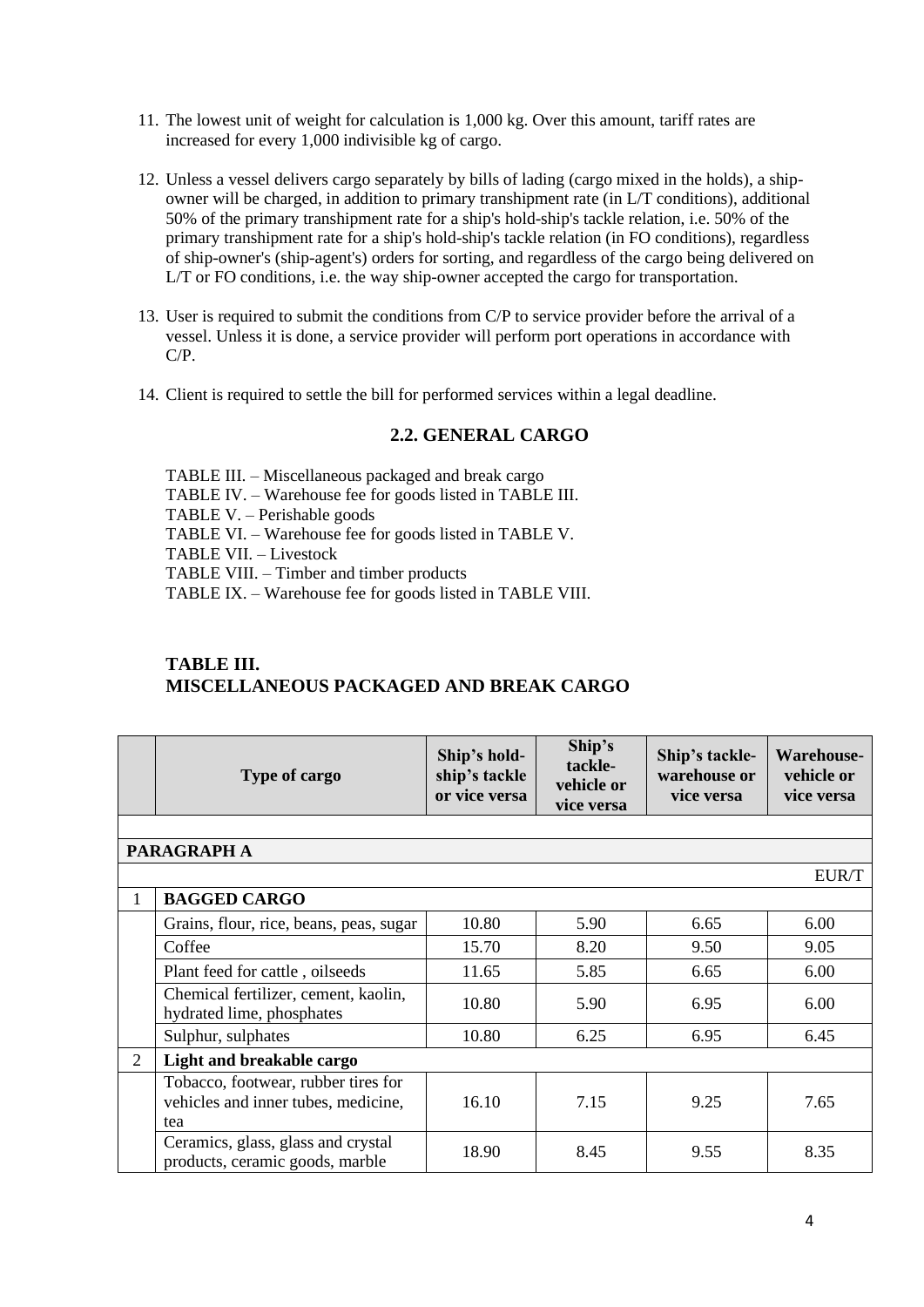| 3              | <b>Building material, concrete</b><br>products, bitumen                                                                                                        | 10.40 | 5.10  | 6.20  | 5.25  |
|----------------|----------------------------------------------------------------------------------------------------------------------------------------------------------------|-------|-------|-------|-------|
| $\overline{4}$ | Machinery, machine components,<br>tools, machine equipment                                                                                                     | 13.10 | 6.05  | 8.55  | 6.45  |
| $\mathfrak{S}$ | <b>Metallurgical products</b>                                                                                                                                  |       |       |       |       |
|                | Ferrous metallurgy: pipes, rails,<br>axles, bolts, steel ropes                                                                                                 | 9.00  | 4.65  | 5.45  | 4.75  |
|                | Ferrous metallurgy: rods, profiles,<br>wire, tins, ingots, rebar                                                                                               | 6.75  | 3.55  | 4.10  | 3.65  |
|                | Non-metallurgical products:<br>aluminum blocks, ingots, copper<br>plates, lead, zink, copper anodes and<br>mercury in rings, zink products,<br>electric cables | 9.40  | 4.05  | 6.30  | 4.65  |
| 6              | Cargo in bales/rolls                                                                                                                                           | 11.80 | 4.65  | 6.85  | 5.75  |
| 7              | Other non-specified cargo                                                                                                                                      | 14.40 | 6.95  | 8.30  | 7.50  |
|                | <b>PARAGRAPH B</b>                                                                                                                                             |       |       |       |       |
|                | EUR/T                                                                                                                                                          |       |       |       |       |
| 1              | <b>Heavy packages</b>                                                                                                                                          |       |       |       |       |
|                | 5000 - 25000 kg                                                                                                                                                | 19.60 | 7.90  | 14.50 | 10.40 |
|                | 25001 - 50000 kg                                                                                                                                               | 29.40 | 11.85 | 21.75 | 15.60 |
|                | 50001 - 100000 kg                                                                                                                                              | 38.90 | 15.60 | 28.80 | 20.60 |

## **TARIFF PROVISIONS WITH TABLE III.**

- 1. Table III. PARAGRAPH A is applied to cargo under 5.000 kg of individual weight.
- 2. For shipments under 3 (three) tons, tariff rates increased by 100% are applied.
- 3. If cargo in Table III. is of volume:
	- $-3-5$  m<sup>3</sup>, tariff rates are increased by 20%,
	- $-5-8$  m<sup>3</sup>, tariff rates are increased by 50%,
	- $-8 10$  m<sup>3</sup>, tariff rates are increased by 100%,
	- over 10 m<sup>3</sup>, corresponding tariff rates from Table III. are applied, considering that  $3 \text{ m}^3$  of voluminous goods is considered a tariff ton.
- 4. Rates from Table III. PARAGRAPH A, No. 1., are applied only for bags between 40 and 60 kg. Handling bags under 40 kg or over 60 kg of weight is charged according to a specific contract.
- 5. For palletized or banded goods over 1.000 kg per unit, for manipulation and transportation, tariff rates will be decreased by 20%.
- 6. Table III. does not include the following paragraphs:
	- lashing or unlashing of cargo to a vessel, vehicle, container or trailer,
	- lashing material.
- 7. Handling and other port operations including cigarettes, alcohol, containers, vehicles, boats, machinery, leather, and other goods not mentioned in Table III. will be charged according to a specific contract.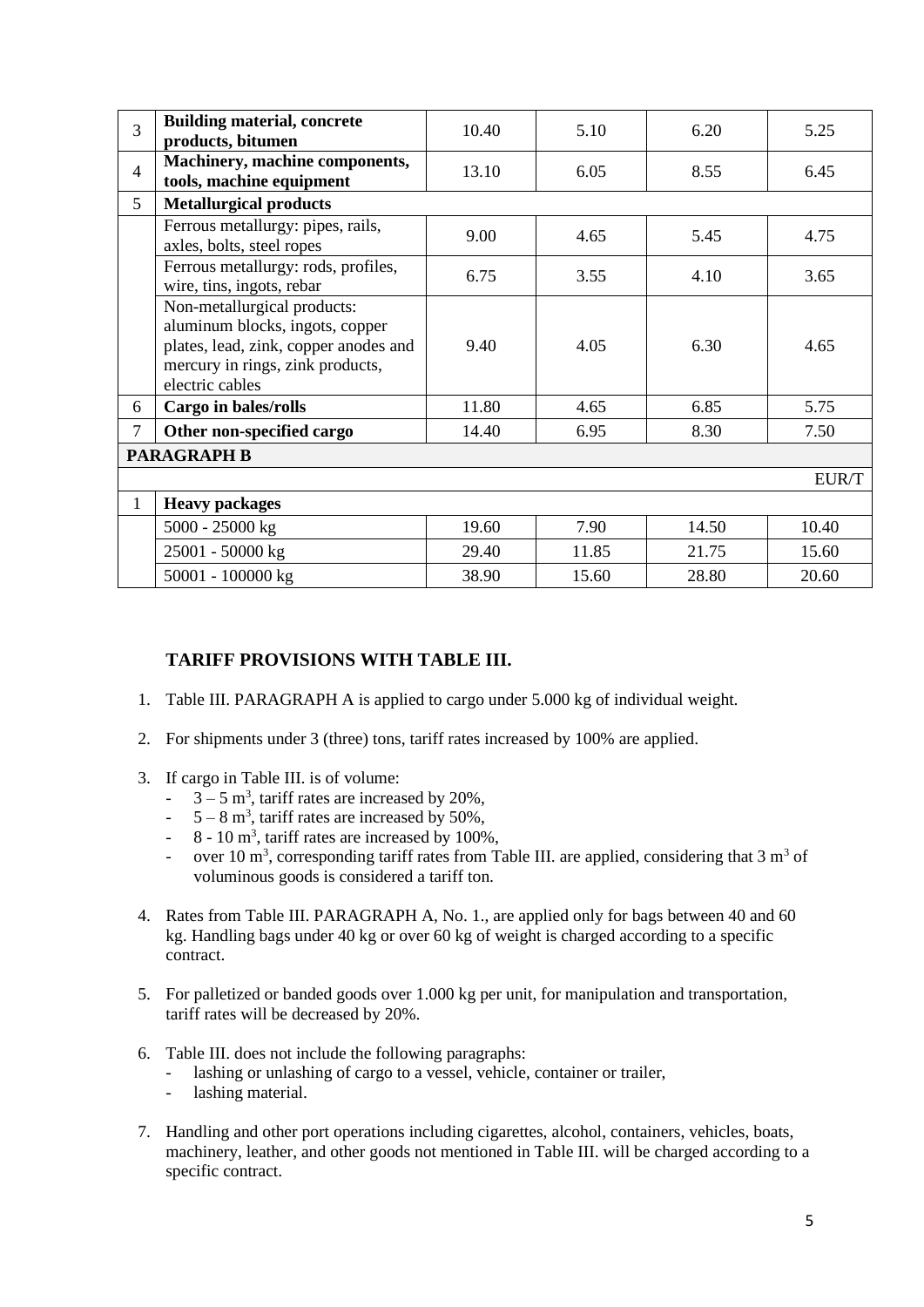- 8. Handling heavy packages will be performed solely according to user's professional instruction, service provider will not be responsible for any damage caused by improper lashing or lifting of cargo.
- 9. For any cargo that provider considers complicated to handle or cargo improperly packaged, work will be charged according to a specific contract.
- 10. For handling cargo not mentioned in Table III, which require careful handling (technical goods, such as audio or video equipment, computers and medical equipment, air-conditioning installations, household appliances, etc.), rates will be increased by 20%.

# **TABLE IV.**

| <b>Type of warehouse</b> | <b>Warehouse</b><br>$fee - free$<br>days | <b>Warehouse</b><br>fee |
|--------------------------|------------------------------------------|-------------------------|
|                          |                                          | EUR/T/day               |
| Closed warehouse         |                                          | 0.24                    |
| Sheltered warehouse      | 14                                       | 0.18                    |
| Open warehouse           |                                          |                         |

## **WAREHOUSEE FEE FOR GOODS LISTED IN TABLE III.**

### **TARIFF RATES WITH TABLE IV.**

- 1. Valuable goods, as well as goods requiring special care and supervision, will be, at a user's request, and with a service provider's assessment, stored in a separate warehouse. For the storage of such goods, tariff will be increased by 50% or contracted according to a specific contract.
- 2. If cargo in Table IV. is of volume:
	- $-3-5$  m<sup>3</sup>, tariff rates are increased by 20%,
	- $-5-8$  m<sup>3</sup>, tariff rates are increased by 50%,
	- $-8 10$  m<sup>3</sup>, tariff rates are increased by 100%,
	- over 10 m<sup>3</sup>, corresponding tariff rates from Table IV. are applied, considering that  $3 \text{ m}^3$  of voluminous goods is considered a tariff ton.
- 3. With daily delivered amounts of goods, service provider starts the charge of warehouse fee according to Table IV: after the end of the period of free storage, which starts with the first day of storing goods in a warehouse according to Table IV.
- 4. The day of storing and the day of retrieving cargo is calculated when warehouse fee is charged.
- 5. Packages heavier than 5.000 kg are generally not stored in closed warehouse. If service provider accepts the storage of such packages in closed warehouses, warehouse fee is charged according to a specific contract.
- 6. For cargo which cannot be stored in common manner (lower level of stacked heaps due to the nature of goods, sorting, requirements of deconsolidation, etc.), apart from individual shipments, warehouse fees will be subject to a specific contract.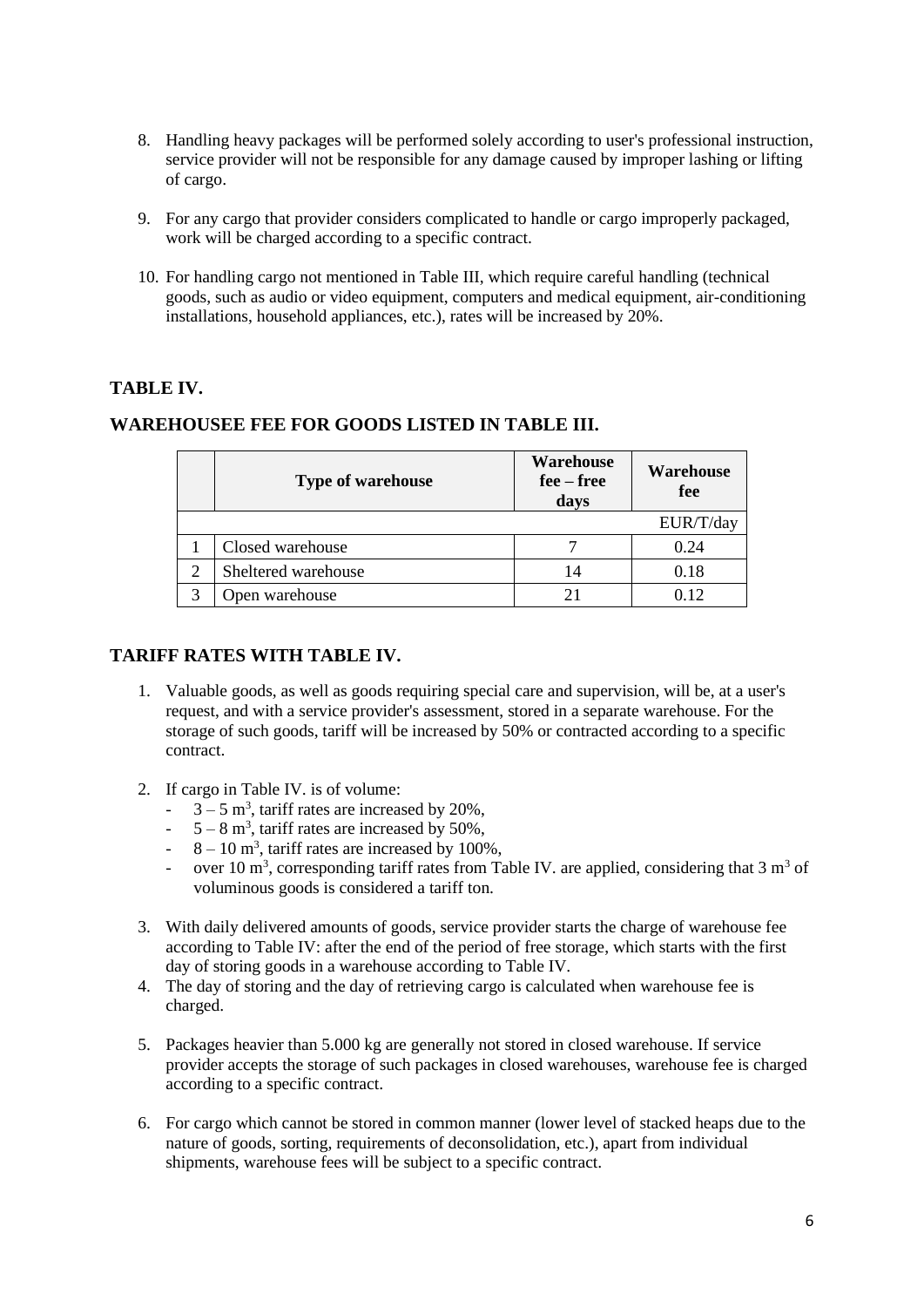7. The period of fumigation does not interrupt the time of warehouse fee calculation.

| Type of goods               | Ship's hold-<br>ship's tackle<br>or vice versa | Ship's<br>tackle-<br>vehicle or<br>vice versa |
|-----------------------------|------------------------------------------------|-----------------------------------------------|
|                             |                                                | EUR/T                                         |
| <b>Fruit and vegetables</b> |                                                |                                               |
| Citrus fruits               | 11.25                                          | 6.85                                          |
| <b>Bananas</b>              | 17.20                                          | 7.70                                          |
| Other fruit and vegetables  | 13.70                                          | 6.60                                          |

# **TABLE V. PERISHABLE GOODS**

# **TARIFF PROVISIONS WITH TABLE V.**

- 1. For shipments under 3 (three) tons, tariff rates increased by 100% are applied.
- 2. If cargo in Table V. is of volume:
	- $-3-5$  m<sup>3</sup>, tariff rates are increased by 20%,
	- $-5-8$  m<sup>3</sup>, tariff rates are increased by 50%,
	- $-8 10$  m<sup>3</sup>, tariff rates are increased by 100%,
	- over 10  $\text{m}^3$ , corresponding tariff rates from Table V. are applied, considering that  $3 \text{ m}^3$  of voluminous goods is considered a tariff ton.
- 3. For palletized or banded goods over 1.000 kg per unit, for manipulation and transportation, tariff rates will be decreased by 20%.
- 4. Table V. does not include the following paragraphs:
	- lashing or unlashing of cargo to a vessel, vehicle, container or trailer;
	- lashing material.
- 5. For any cargo that provider considers complicated to handle or cargo improperly packaged, work will be charged according to a specific contract.

# **TABLE VI. WAREHOUSE FEE FOR GOODS LISTED IN TABLE V.**

| <b>Type of warehouse</b> | <b>Warehouse</b><br>$fee - free$<br>days | Warehouse<br>fee |
|--------------------------|------------------------------------------|------------------|
|                          |                                          |                  |
| Cold storage             |                                          |                  |

## **TARIFF PROVISIONS WITH TABLE VI.**

- 1. Tariff rates for warehouse fee in Table VI. will be increased for cargo of volume:
	- $-3 5$  m<sup>3</sup>, by 20%,
	- $-5 8 \text{ m}^3$ , by 50%,
	- $-8 10 \text{ m}^3$ , by 100%,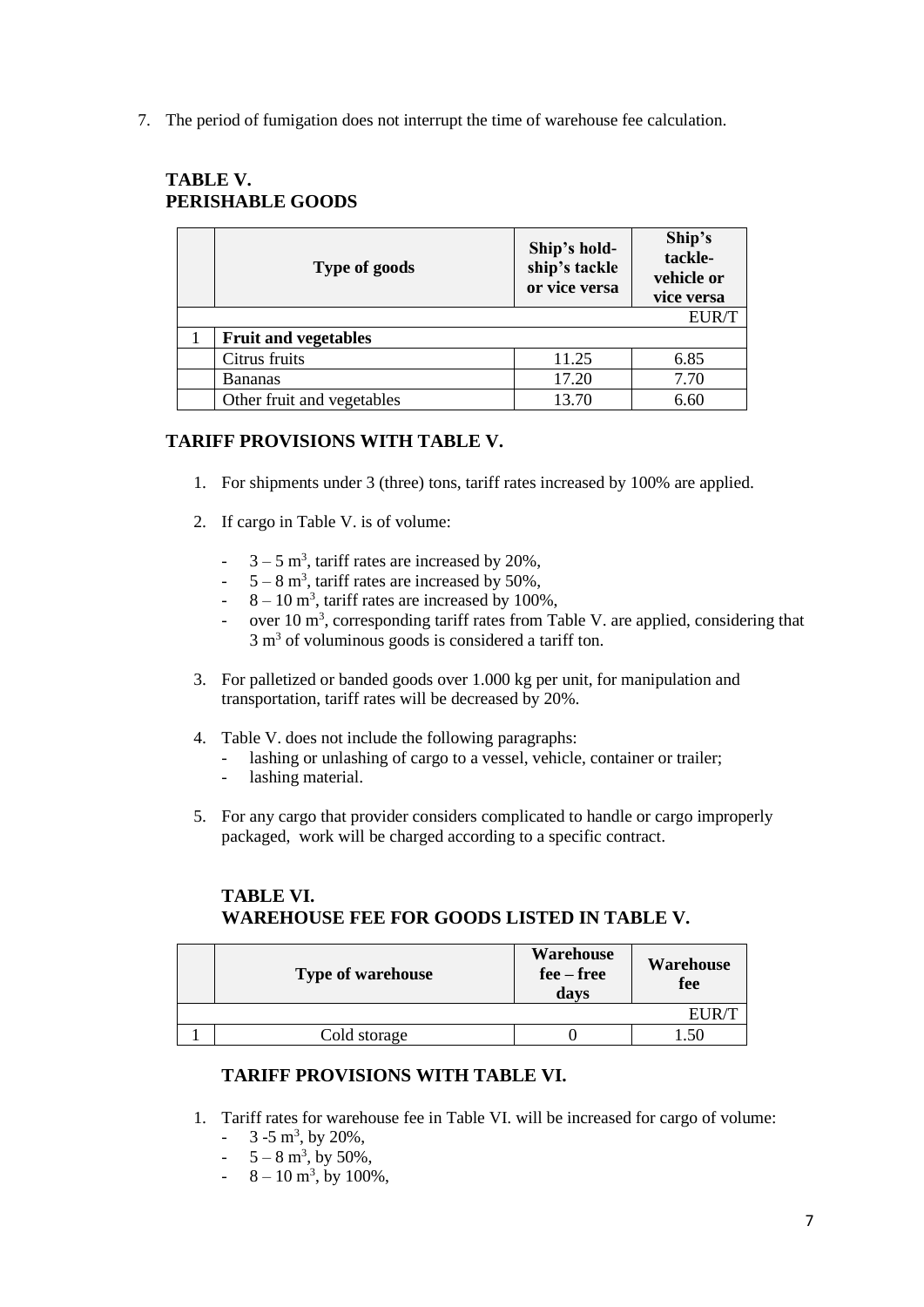- over  $10 \text{ m}^3$ , corresponding tariff rates from Table VI. are applied, considering that  $3 \text{ m}^3$  of voluminous goods is considered a tariff ton.
- 2. Warehouse fee from Table VI. starts with the first day of storing cargo in cold storage.
- 3. The day of storing and the day of retrieving cargo is calculated when warehouse fee is charged.
- 4. The period of fumigation does not interrupt the time of warehouse fee calculation.
- 5. Service provider accepts storing of goods in cold storage solely based on a specific contract.
- 6. Service provider will store goods in cold storage solely based on professional instruction given by user, and can be held responsible solely for the damage caused by not following given instruction.

|   | <b>Type of goods</b>        | <b>Vehicle-</b><br>ship's hold or |
|---|-----------------------------|-----------------------------------|
|   |                             | vice versa                        |
|   |                             | EUR/piece                         |
|   | Livestock                   |                                   |
|   | under 300 kg piece          | 8.00                              |
|   | over 300 kg piece           | 14.00                             |
| 2 | Horses                      | 18.00                             |
| 3 | Cattle (sheep, goats, pigs) | 3.00                              |
|   |                             | <b>EUR/T</b>                      |
|   | Hay bales                   | 30.00                             |

## **TABLE VII. LIVESTOCK**

#### **TARIFF PROVISIONS WITH TABLE VII.**

- 1. Transportation and transhipment of livestock, and waste disposal (not included in the abovementioned price) is regulated by the Legislation of the Republic of Croatia, and it is conducted under the control of the Veterinary Inspection of the Republic of Croatia.
- 2. Transhipment of livestock is conducted solely in a direct manipulation ship's hold – vehicle or vehicle – ship's hold, and feeding and watering is not included in the tariff rate.

## **TABLE VIII. TIMBER AND TIMBER PRODUCTS**

| Type of cargo | Ship's<br>hold-ship's<br>tackle or<br>vice versa | Ship's<br>$tackle -$<br>vehicle or<br>vice versa | Ship's<br>$tackle -$<br>warehouse<br>or vice<br>versa | <b>Warehouse</b><br>- vehicle<br>or vice<br>versa |
|---------------|--------------------------------------------------|--------------------------------------------------|-------------------------------------------------------|---------------------------------------------------|
|               |                                                  |                                                  |                                                       | $EUR/m^3$                                         |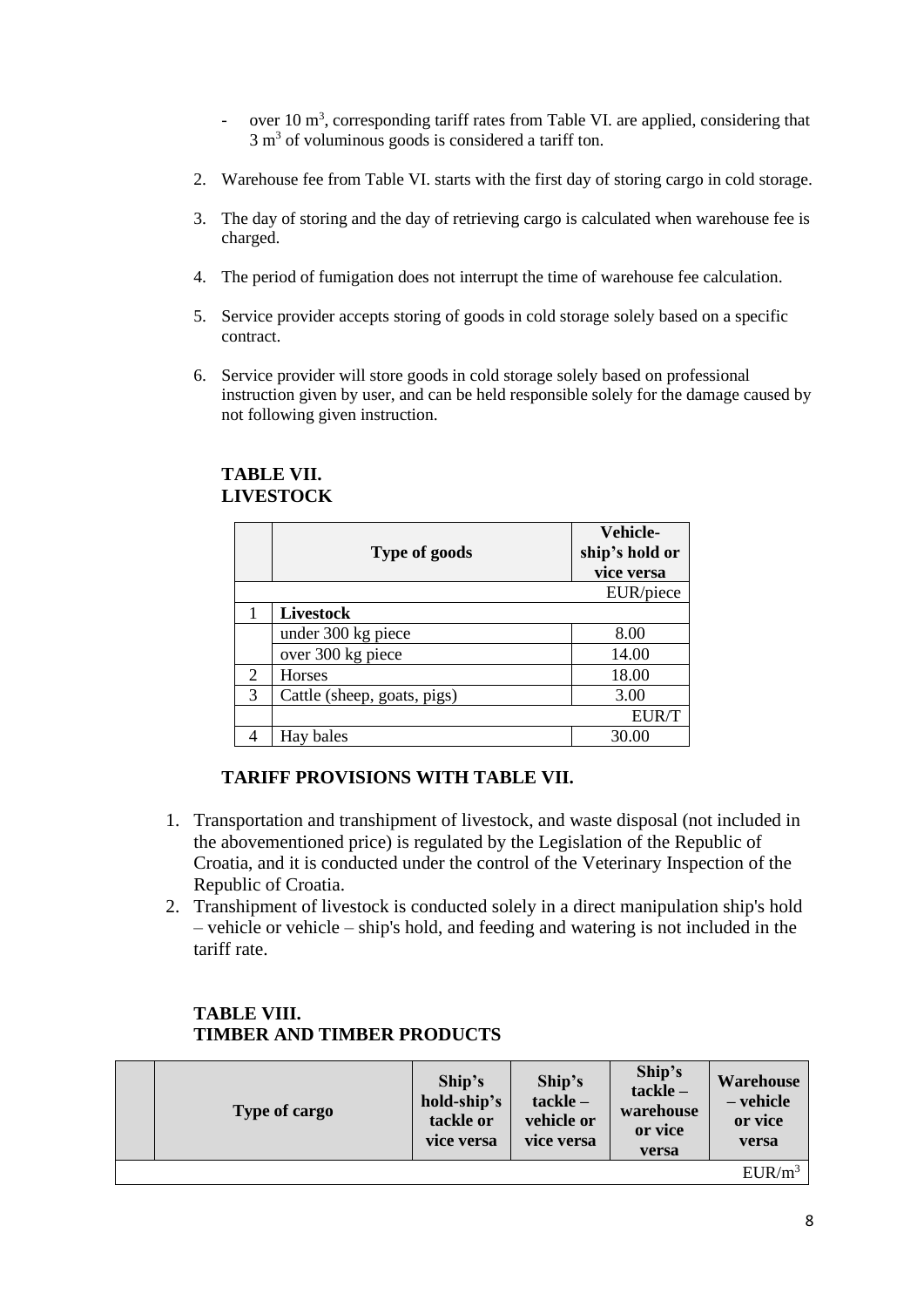|                         | <b>Packaged softwood</b>                  |      |      |      |      |
|-------------------------|-------------------------------------------|------|------|------|------|
|                         | Under 8 m in length                       | 6.10 | 2.30 | 3.70 | 3.25 |
| 2                       | <b>Packaged hardwood</b>                  |      |      |      |      |
|                         | Under 2m in length                        | 8.65 | 4.35 | 7.75 | 6.10 |
|                         | Over 2m in length, hardwood<br>thresholds | 7.70 | 3.95 | 7.00 | 4.65 |
| 3                       | Logs                                      |      |      |      |      |
|                         | Under 4m in length                        | 6.95 | 3.80 | 5.55 | 4.80 |
|                         | Length from $4$ to $12 \text{ m}$         | 5.20 | 2.85 | 4.20 | 3.55 |
| $\overline{4}$          | <b>Timber products</b>                    |      |      |      |      |
|                         | Plywood, fibreboard, chipboards           | 7.45 | 6.40 | 7.30 | 6.50 |
|                         | Timber products under $3m^3/T$            | 7.70 | 6.65 | 7.45 | 7.00 |
| $\overline{\mathbf{5}}$ | <b>Cellulose timber in bundles</b>        |      |      |      |      |
|                         | All types                                 | 5.40 | 3.15 | 5.25 | 4.25 |

## **TARIFF PROVISIONS WITH TABLE VIII.**

- 1. Stacking, sorting, storage, planking, marking, shipment covering etc., will be charged according to time spent working by workers and mechanical equipment, or based on a specific contract.
- 2. Rates from Table VIII. do not include attachment/lashing of goods to a vehicle, which is subject to a specific contract.
- 3. If cargo is loaded into a vehicle in a way which prevents unloading with a forklift, tariff rate for the operation vehicle–warehouse will be charged according to a specific contract. Abovementioned paragraph includes:
	- manual unloading
	- reduction in unloading norm
	- problem of cargo encompassing,
	- excessive delay of wagons.
- 4. Tariff rates from Table VIII. will be increased in the following cases:
	- for non-impregnated telephone poles and thresholds for unbound packages and completion of vessel interior  $-25%$ ,
	- for unloading softwood from 1,00 to 3,00 m long, for narrow hardwood from 8,00 to 12,00 cm wide – 50%.
- 5. Work orders have to be submitted with precise instruction on required additional work at least 24 hours before the arrival of a vessel, in order for the lumber to be ready for loading in required time.

## **TABLE IX.**

#### **WAREHOUSE FEE FOR GOODS LISTED IN TABLE VIII.**

| <b>Type of warehouse</b> | <b>Warehouse</b><br>fee – free days | <b>Warehouse</b><br>fee |
|--------------------------|-------------------------------------|-------------------------|
|                          |                                     | $EUR/m^3$ /day          |
| Closed warehouse         | 14                                  | 0.12                    |
| Sheltered warehouse      |                                     | 0.10                    |
| Open warehouse           | 28                                  |                         |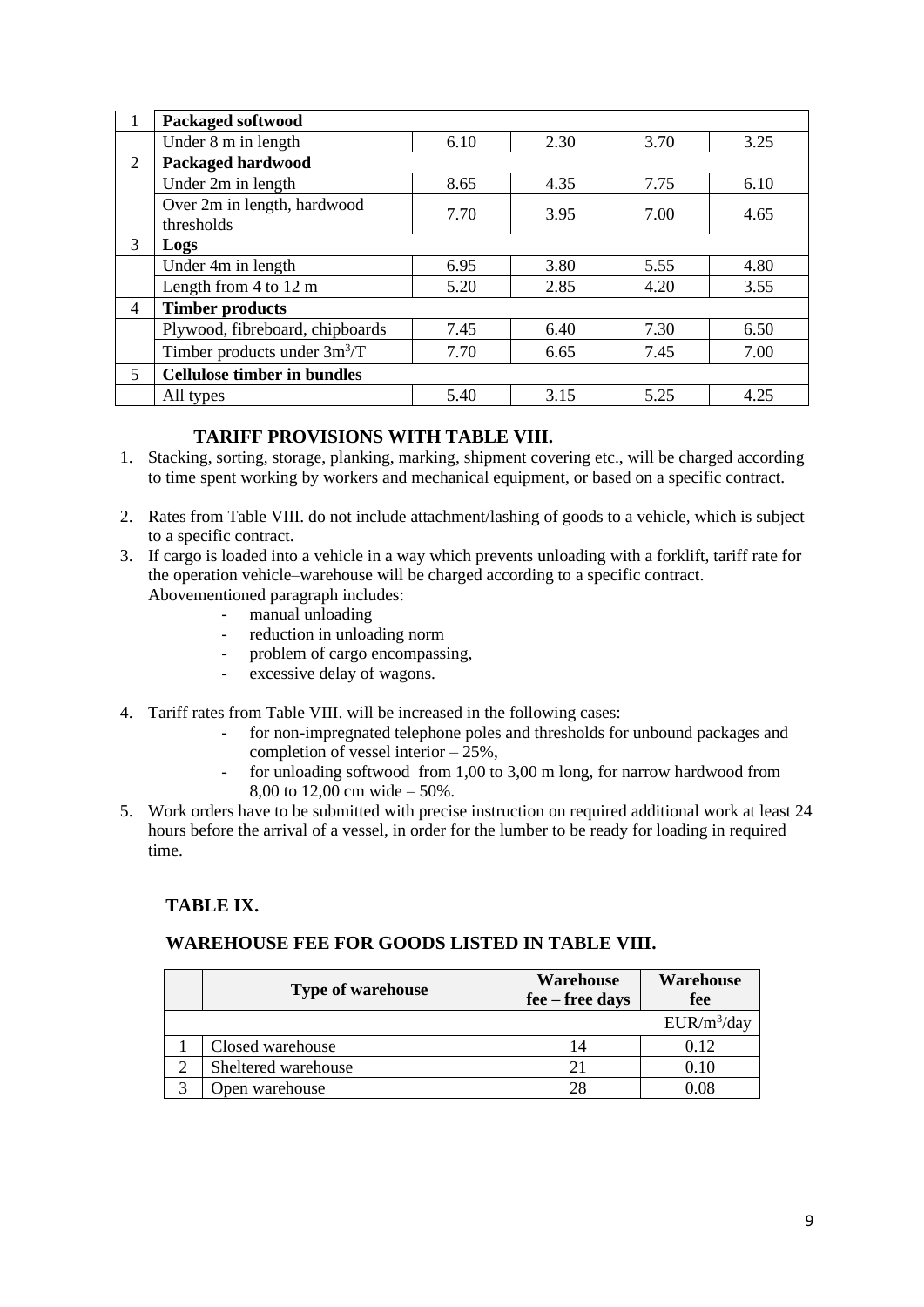## **TARIFF PROVISIONS WITH TABLE IX.**

- 1. Goods listed in Table VIII. will be stored in open or sheltered warehouse area according to the abilities of service provider.
- 2. The day of storing and the day of retrieving cargo is calculated when warehouse fee is charged.

# **2.3. CONTAINERS, CARGO ON TRAILERS, VEHICLES AND BOATS**

TABLE X. – Containers

TABLE XI. – Warehouse fee for goods listed in TABLE X.

TABLE XII. – Personal and other vehicles and vessels

TABLE XIII. – Warehouse fee for goods listed in TABLE XII.

### **TABLE X.**

#### **CONTAINERS**

|                | Type and description of service                     | <b>Basis</b> | <b>Price</b> |
|----------------|-----------------------------------------------------|--------------|--------------|
|                |                                                     |              | EUR/piece    |
| 1              | Full container - vessel-terminal or vice versa      | container    | 100.00       |
| $\overline{2}$ | Empty container - vessel-terminal or vice<br>versa  | container    | 65.00        |
| 3              | Full container - terminal-vehicle or vice<br>versa  | container    | 60.00        |
| 4              | Empty container - terminal-vehicle or vice<br>versa | container    | 40.00        |
| 5              | Transfer on a vessel                                | container    | 60.00        |
| 6              | Transfer on a vessel over the quay                  | container    | 120.00       |
| $\overline{7}$ | Transfer on terminal                                | container    | 50.00        |
| 8              | Direct loading/unloading                            | ton          | 15.00        |
| 9              | Direct loading/unloading                            | motorcycle   | 50.00        |
| 10             | Direct loading/unloading                            | car          | 100.00       |
| 11             | Direct loading/unloading                            | boat         | 200.00       |
| 12             | Indirect loading/unloading                          | ton          | 20.00        |
| 13             | Indirect loading/unloading                          | motorcycle   | 75.00        |
| 14             | Indirect loading/unloading                          | car          | 150.00       |
| 15             | Indirect loading/unloading                          | boat         | 300.00       |
| 16             | Removal/affixing of seals                           | seal         | 5.00         |
| 17             | Assistance to customs control                       | container    | 15.00        |
| 18             | Removal of labels                                   | container    | 15.00        |
| 19             | Use of chains                                       | container    | 20.00        |
| 20             | Hatch covers                                        | hatch cover  | 100.00       |
| 21             | "Lashing/unlashing" of containers                   | container    | 15.00        |
| 22             | Basket for "twist locks"                            | basket       | 65.00        |
| 23             | Placement/removal of "twist locks"                  | container    | 15.00        |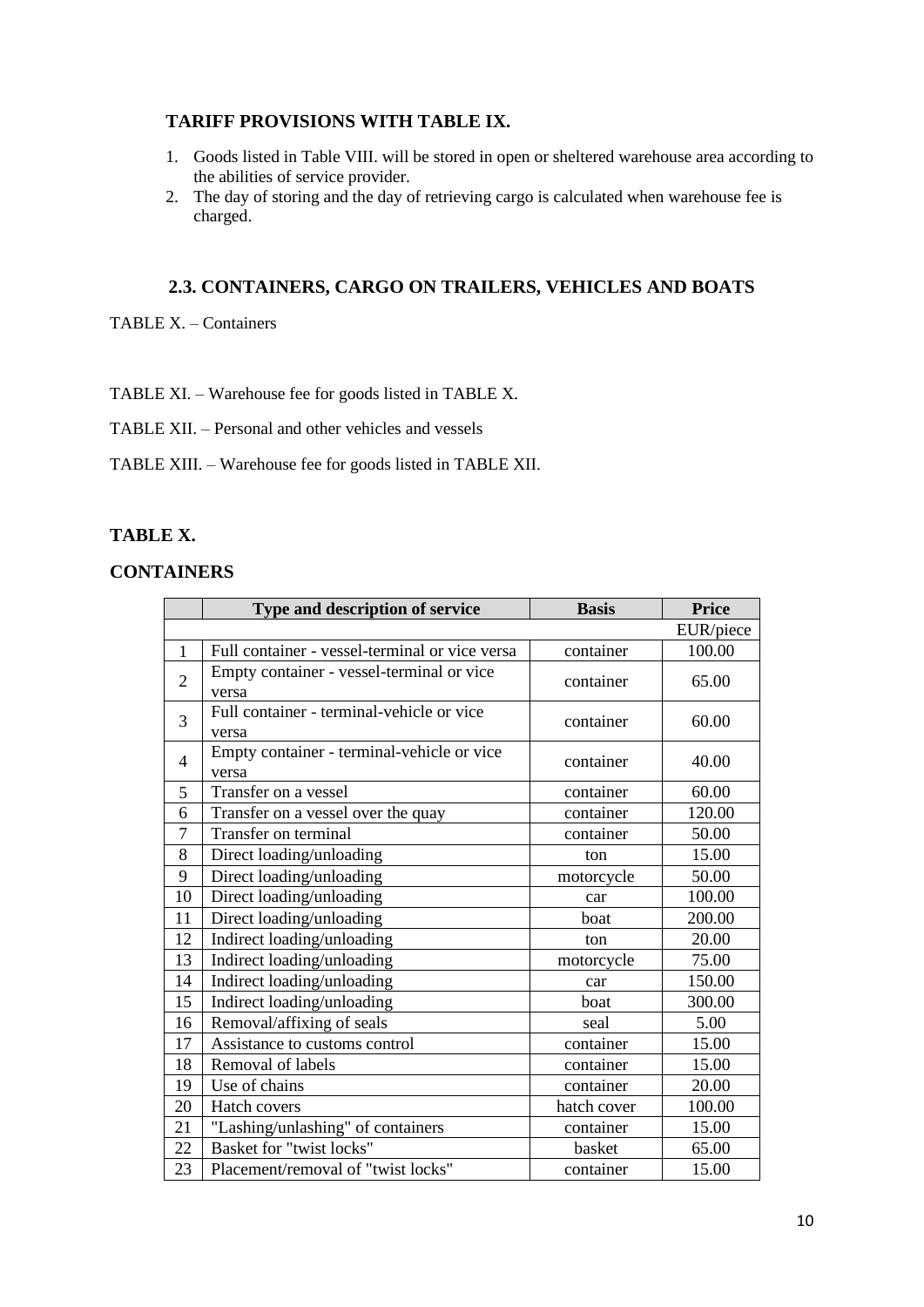| 24 | Containers weighing                    | container | 15.00 |
|----|----------------------------------------|-----------|-------|
| 25 | Verified Gross Mass (VGM)              | container | 30.00 |
| 26 | 20" containers sweeping                | container | 20.00 |
| 27 | 40" containers sweeping                | container | 30.00 |
| 28 | Washing 20" containers with cold water | container | 30.00 |
| 29 | Washing 40" containers with cold water | container | 40.00 |
| 30 | Washing 20" containers with hot water  | container | 50.00 |
| 31 | Washing 40" containers with hot water  | container | 60.00 |
| 32 | Cleaning 20" containers with chemicals | container | 70.00 |
| 33 | Cleaning 40" containers with chemicals | container | 80.00 |

# **TARIFF PROVISIONS WITH TABLE X.**

- 1. For loading/unloading of containers and other multimodal units, tariff rates are increased in case of the following complicated work:
	- stocking of containers under deck  $-100\%$ ,
	- manipulation of containers outside ISO standards and 45" containers 50%.
- 2. Deodorising, disinfection, and disinsection of containers are subject to a specific contract.
- 3. Lashing material is not included in the abovementioned prices.
- 4. Container repair expenses will be charged according to time spent (Table XXV./1) and material used.
- 5. The assistance to customs control or other departments during containers control includes the opening/closing of containers, and does not include the transfer of a container or goods in a container.
- 6. The supervision of operations on container cooling, assembling and dissasembling of GEN-SET equipment, and all other services not defined in this Tariff will be charged according to a specific contract.

| <b>Type of warehouse</b> | <b>Warehouse fee</b><br>(days) | Warehouse<br>fee | Warehouse<br>fee (days) | Warehouse<br>fee |
|--------------------------|--------------------------------|------------------|-------------------------|------------------|
|                          |                                |                  |                         | EUR/piece/day    |
| Full 20" container       | 7 to 14                        | 4.00             | over 14                 | 8.00             |
| Empty 20" container      | 14 to 28                       | 2.00             | over 28                 | 4.00             |
| Full 40" container       | 7 to 14                        | 8.00             | over 14                 | 16.00            |
| Empty 40" container      | 14 to 28                       | 4.00             | over 28                 | 8.00             |

# **TABLE XI. WAREHOUSE FEE FOR GOODS LISTED IN TABLE X.**

## **TARIFF PROVISIONS WITH TABLE XI.**

- 1. Service provider charges warehouse fee according to the provisions from Table XI. for:
	- full containers and trailers after the expiry of 7 days from the day of storing.
	- empty containers and trailers after the expiry of 14 days from the day of storing,
	- the first and the last day of storing is included in the calculation of warehouse fee charges.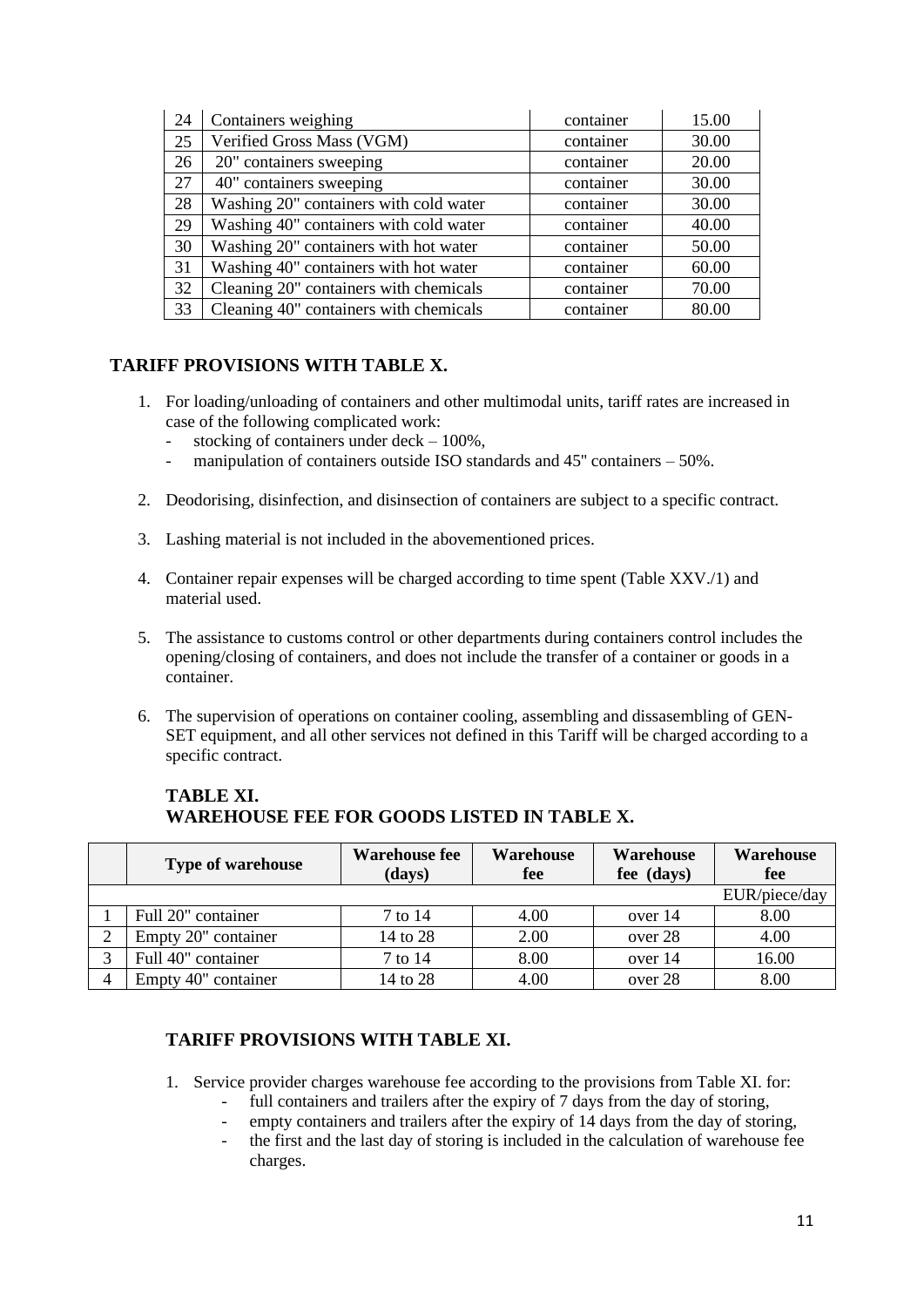- 2. In situations of storing full containers, it is also essential to specify in the disposition the direction of dispatch (transporter, direction and number of voyage). In situations of storing empty containers, it is also essential to specify the owner of a container, transporter or the landfill where the container is to be stored. In case of insufficient instruction concerning the transfer of a container, service provider will charge the expenses of the transfer to the user who gave the order for storing.
- 3. The storing of frigo containers for goods cooling in cooling containers will be charged 30,00 EUR a day per container. The abovementioned price includes connecting to and disconnecting from power grid, as well

as the control and supervision of cooling devices.

4. Damaged containers delivered to port workshops for repair are free of warehouse fee until authorized, but 7 days maximum.

|                | Type of goods                                                                               | <b>Parity</b>                     | <b>Price</b> |
|----------------|---------------------------------------------------------------------------------------------|-----------------------------------|--------------|
|                |                                                                                             |                                   | EUR/piece    |
| $\mathbf{1}$   | Personal vehicles in operation                                                              | vessel-ramp or vice versa         | 25.00        |
| $\overline{2}$ | Personal vehicles in operation                                                              | ramp-terminal or vice versa       | 30.00        |
| 3              | Personal vehicles in operation                                                              | terminal-vehicle or vice<br>versa | 35.00        |
| $\overline{4}$ | Delivery and heavy-duty vehicle under 5T of<br>total weight                                 | vessel-terminal or vice<br>versa  | 85.00        |
| 5              | Delivery and heavy-duty vehicle under 5T of<br>total weight                                 | terminal-vehicle or vice<br>versa | 70.00        |
| 6              | Trucks under 10T of weight                                                                  | vessel-terminal or vice<br>versa  | 95.00        |
| $\overline{7}$ | Trucks under 10T of weight                                                                  | terminal-vehicle or vice<br>versa | 80.00        |
| 8              | Other vehicles: buses, trailer-trucks and other<br>specialized vehicles under 10T of weight | vessel-terminal or vice<br>versa  | 130.00       |
| 9              | Other vehicles: buses, trailer-trucks and other<br>specialized vehicles under 10T of weight | terminal-vehicle or vice<br>versa | 110.00       |
| 10             | Vessels under 0,5T                                                                          | vessel-terminal or vice<br>versa  | 35.00        |
| 11             | Vessels under 0,5T                                                                          | terminal-vehicle or vice<br>versa | 30.00        |
| 12             | Vessels from 0,5 to 1,5T                                                                    | vessel-terminal or vice<br>versa  | 160.00       |
| 13             | Vessels from 0,5 to 1,5T                                                                    | terminal-vehicle or vice<br>versa | 135.00       |
| 14             | Vessels from 1,5 to 3,0T                                                                    | vessel-terminal or vice<br>versa  | 345.00       |
| 15             | Vessels from 1,5 to 3,0T                                                                    | terminal-vehicle or vice<br>versa | 290.00       |
| 16             | Vessels from 3,0 to 5,0T                                                                    | vessel-terminal or vice<br>versa  | 685.00       |
| 17             | Vessels from 3,0 to 5,0T                                                                    | terminal-vehicle or vice<br>versa | 590.00       |

# **TABLE XII. PERSONAL AND OTHER VEHICLES AND VESSELS**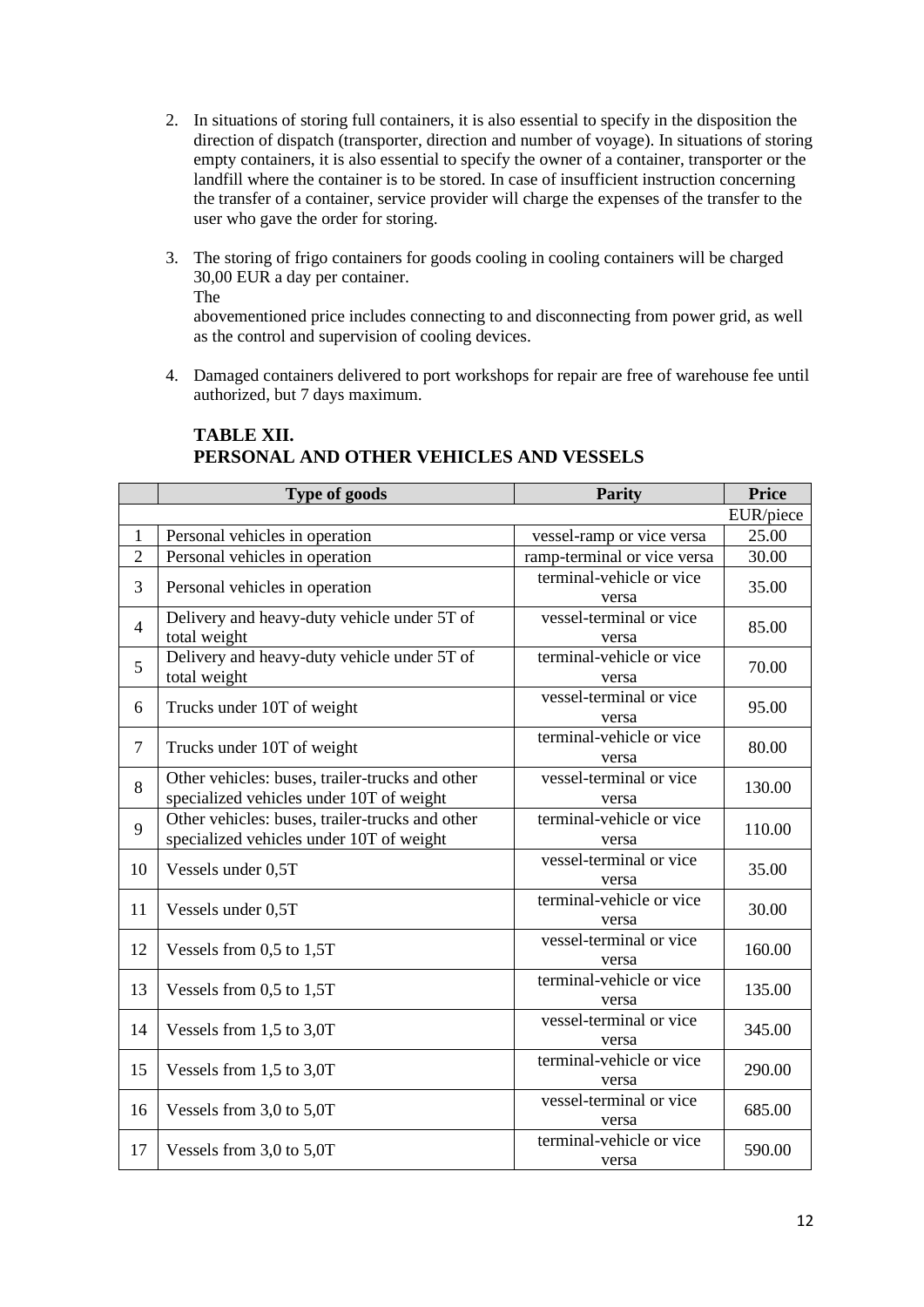| 18 | Vessels from $5.0$ to $10.0T$  | vessel-terminal or vice<br>versa  | 945.00   |
|----|--------------------------------|-----------------------------------|----------|
| 19 | Vessels from $5.0$ to $10.0T$  | terminal-vehicle or vice<br>versa | 790.00   |
| 20 | Vessels from $10,0$ to $20,0T$ | vessel-terminal or vice<br>versa  | 1,260.00 |
| 21 | Vessels from $10,0$ to $20,0T$ | terminal-vehicle or vice<br>versa | 1,050.00 |
| 22 | Vessels from $20,0$ to $30,0T$ | vessel-terminal or vice<br>versa  | 1,640.00 |
| 23 | Vessels from $20,0$ to $30,0T$ | terminal-vehicle or vice<br>versa | 1,365.00 |

## **TARIFF PROVISIONS WITH TABLE XII.**

- 1. Lashing or unlashing of a vehicle:
	- on a vessel with four automatic lashes, will be charged 8,00 EUR per container;
		- on land vehicles, will be charged:
			- for vehicles under 6 m in length 8,40 EUR,
			- for vehicles over 6 m in length 12,60 EUR.

Lashing material is not included .

- 2. Loading and unloading of containers and trailers with personal vehicles will be charged 100,00 EUR per vehicle. The price includes the delivery and return of containers or trailers on the spot of loading or unloading.
- 3. Tariff rates for vehicles listed in paragraphs 4. to 9. of Table XII. apply to the operations on empty self-propelled vehicles.
- 4. If the manipulation vehicle-terminal or vice versa is performed by means of port mechanical equipment, tariff rates will be increased by 50%
- 5. In case of a vehicle arriving at the port terminal self-powered, charge will be performed based on the tariff rate vehicle-terminal decreased by 25%.
- 6. If manipulation with vehicles and trailers for the operation terminal-vessel or vice versa is performed by means of port crane, tariff rates will be increased by 75%.
- 7. If towing of vehicles from paragraphs 4. to 9. of Table XII. is performed by means of port mechanical equipment, tariff rates will be increased by 50%.
- 8. For manipulation with vehicles onto ferries in the operation terminal-vessel or vice versa, when drivers drive personal vehicles, tariff rates from paragraphs 10. to 23. of Table XII. will be decreased by 25%.
- 9. According to this Table, vehicles are charged regardless of their individual weight, with the exception to the vehicles with individual weight higher than stated, in which case, every additional 1.000 kg is charged:
	- relation vessel-ramp or vice versa  $-4.05$  EUR,
	- relation ramp-terminal or vice versa  $2,40$  EUR,
	- relation terminal-vehicle or vice versa  $2,40$  EUR,
	- relation ramp-terminal or vice versa  $2,40$  EUR.
- 10. Other services are charged according to a specific contract.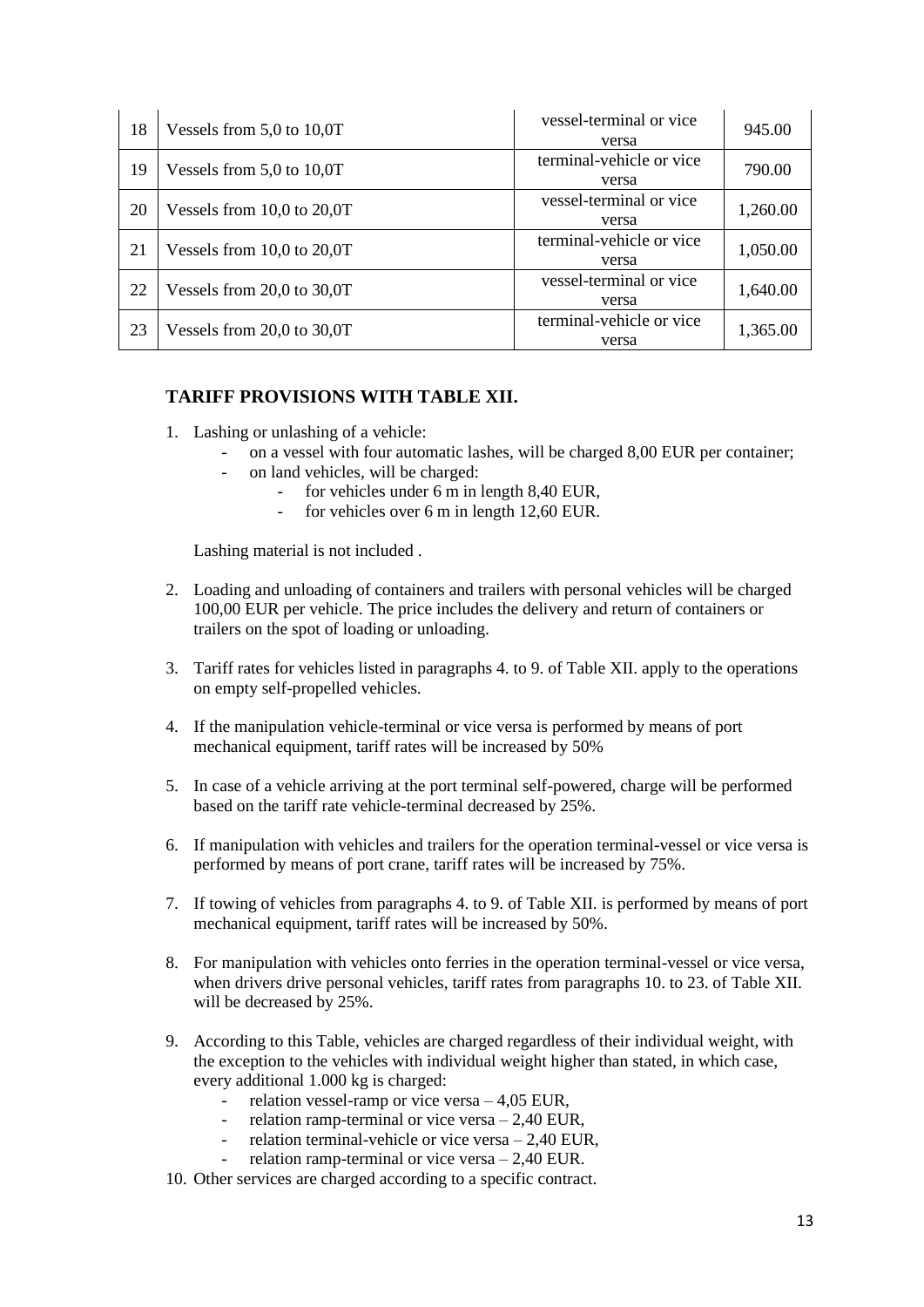## **TABLE XIII. WAREHOUSE FEE FOR GOODS LISTED IN TABLE XII.**

|   | <b>Type of warehouse</b>                                | Warehouse fee -<br>free days | <b>Warehouse</b><br>fee |
|---|---------------------------------------------------------|------------------------------|-------------------------|
|   |                                                         |                              | EUR/piece/day           |
|   | Personal vehicles – open warehouse                      |                              | 2.00                    |
| 2 | Personal vehicles – closed warehouse                    |                              | 4.00                    |
| 3 | Delivery vehicles and trucks under 5T                   |                              | 6.00                    |
| 4 | Trucks under 10T                                        |                              | 8.00                    |
|   | Buses, trailer-trucks and other specialized<br>vehicles |                              | 10.00                   |
|   | Vessels under 5T                                        |                              |                         |

## **TARIFF PROVISIONS WITH TABLE XIII.**

1. The first and the last day of storing are included in the calculation of warehouse fee.

2. Warehouse fee for vessels over 5T will be charged according to a specific contract.

# **2.4. BULK AND LIQUID CARGO**

TABLE XIV. – Bulk and granular cargo TABLE XV. – Warehouse fee for goods listed in TABLE XIV. TABLE XVI. – Liquid cargo I. TABLE XVII. – Liquid cargo II.

# **TABLE XIV. BULK AND GRANULAR CARGO**

|   | Type of cargo         | Ship's hold-<br>warehouse or | Ship's hold -<br>wagon or vice | <b>Warehouse-</b><br>wagon or vice |
|---|-----------------------|------------------------------|--------------------------------|------------------------------------|
|   |                       | vice versa                   | versa                          | versa                              |
|   |                       |                              |                                | EUR/T                              |
|   | <b>Minerals</b>       |                              |                                |                                    |
|   | Coal                  | 5.00                         | 5.50                           | 3.00                               |
|   | Anthracite            | 6.00                         | 6.50                           | 4.00                               |
|   | Ores, bauxite, slag   | 4.50                         | 5.00                           | 2.50                               |
|   | Coke                  | 6.50                         | 7.00                           | 4.00                               |
|   | Iron scraps, pig iron | 7.00                         | 8.00                           | 5.00                               |
|   | Alumina               | 7.00                         | 5.50                           | 3.00                               |
|   | Petrolium coke        | 7.00                         | 7.50                           | 4.00                               |
|   | Sugar                 | 7.00                         | 6.00                           | 3.50                               |
|   | Chemical fertilizer   | 7.50                         | 6.50                           | 4.50                               |
|   | Industrial salt       | 6.00                         | 5.50                           | 3.50                               |
| 2 | <b>Grains</b>         | 5.50                         | 4.50                           | 2.50                               |
| 3 | <b>Oilseeds</b>       | 6.00                         | 5.50                           | 3.50                               |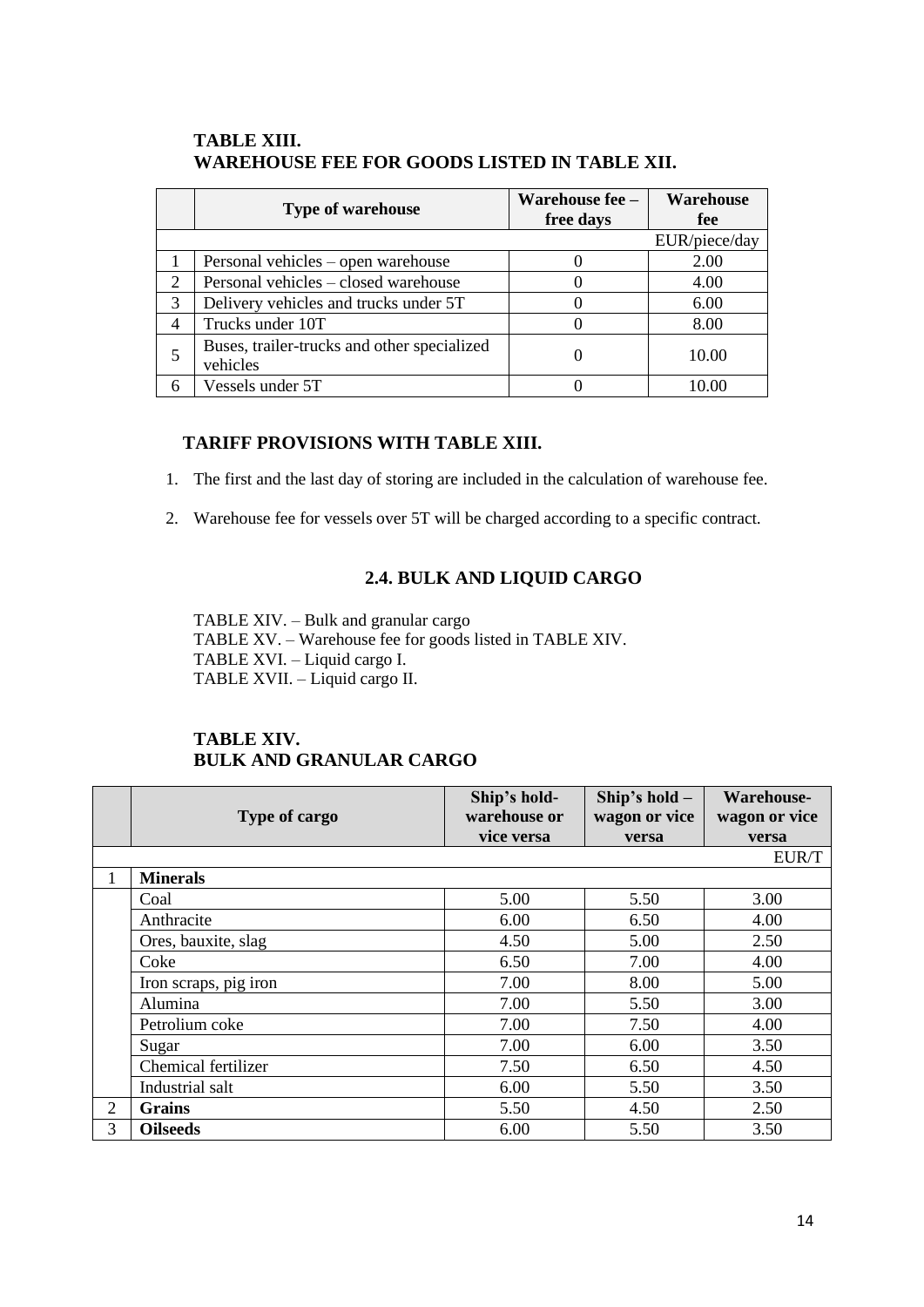#### **TARIFF PROVISIONS WITH TABLE XIV.**

- 1. Operations with bulk cargo are performed by grabs or special loading/unloading equipment.
- 2. Unloading/loading of the goods from Table XIV. not specifically mentioned, or manipulation of other bulk goods not specified in Table XIV., will be charged according to a specific contract. Rates are applied for normal humidity of cargo and granulation under 150 mm.
- 3. Unloading/loading of goods from/into a ''TWEEN-DECK'' vessel and other vessels less suitable for grab work will be charged according to a specific contract.
- 4. For grains lighter than 500 kg per  $m<sup>3</sup>$ , tariff rates from Table XIV. will be increased by 25%.
- 5. Bagging of grains, oilseeds, minerals, and other additional services will be performed solely based on a specific contract.
- 6. In case of contamination of goods from Table XIV./1. and XIV./2, fumigation has to be performed before the goods enter a warehouse. Fumigation will be performed and charged according to a specific contract.
- 7. Winter protection of goods with paper, tin, salt, or other similar protections will be charged according to spent time or material, or according to a specific contract.
- 8. Any sort of complicated work on a vessel will be charged according to spent time or according to a specific contract.
- 9. Unloading of wagons without self-loading equipment, and loading of G and GA wagons will be charged according to a specific contract.
- 10. For loading cargo into tank trucks/wagons, basic rate will be increased by 10%.
- 11. For handling abrasive, corrosive, hygroscopic substances, such as potassium chloride, ammonium sulphate, urea, etc., tariff rates will be increased by 25%.
- 12. For chemical fertilizers and phosphates containing over 3% of humidity, tariff rates will be increased by 25%.
- 13. Rates listed in Table XII. apply to orders over 1.000 tons.
- 14. Service provider is responsible for the amount of goods solely if the order for entry and exit weighing is explicitly given by the authorities. In that case, shortage of 0,5% is tolerated for closed warehouses, and 1,0% for sheltered and open warehouses. In case that the amount of goods is not assessed by weighing inside or outside a warehouse, service provider will not be held responsible for the amount. Weighing is charged according to this Tariff.
- 15. Quality of goods is not assessed and service provider is not responsible for it, unless contracted differently.
- 16. All rates listed in Table XIV.do not include destruction of goods or waste disposal.
- 17. For cargo in need of spraying due to dusting or incineration, tariff rates will be increased by 25%.
- 18. For manipulation with ores from 80 to 150 mm of granulation, tariff rates will be increased by 20%.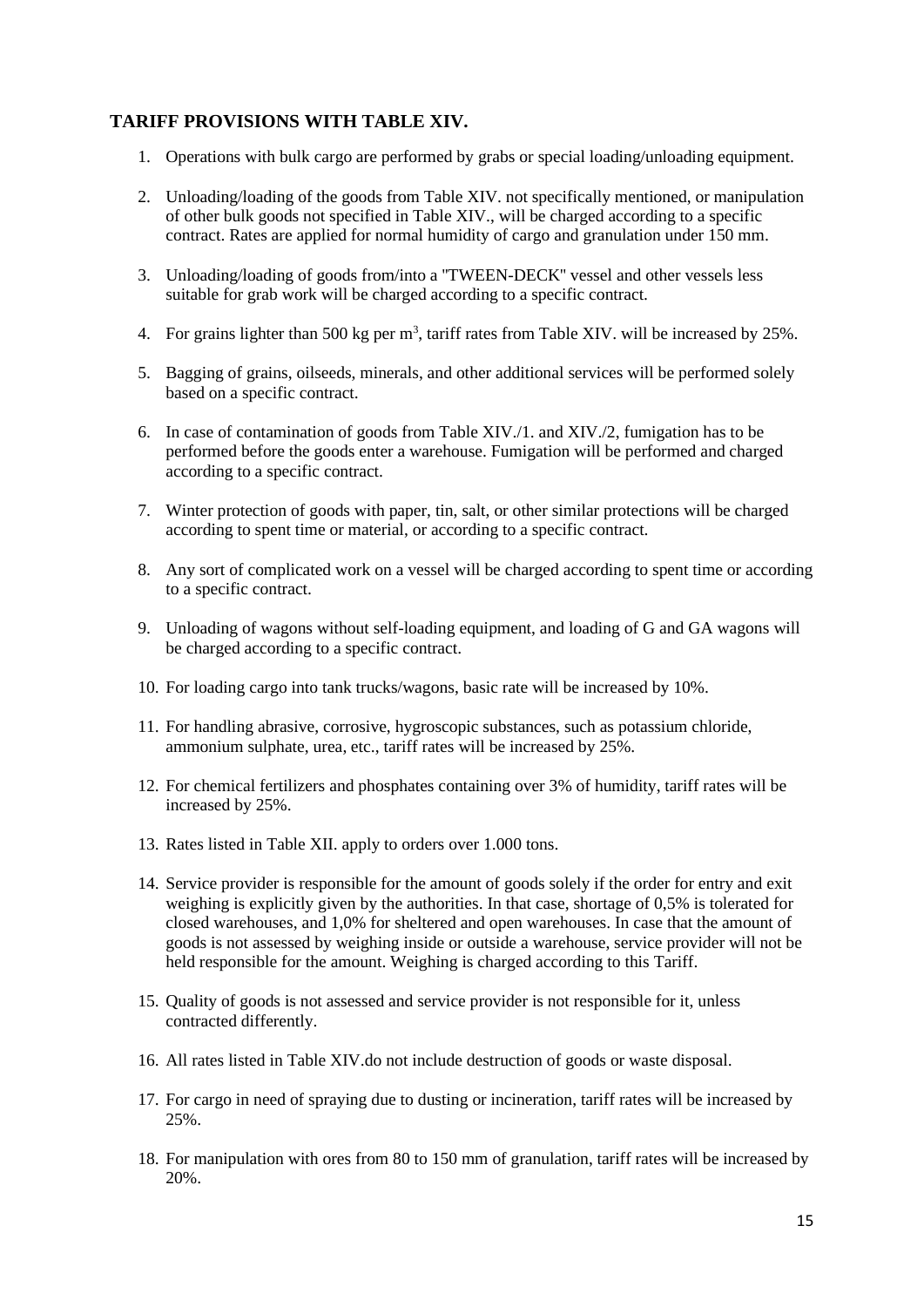## **TABLE XV. WAREHOUSE FEE FOR GOODS LISTED IN TABLE XIV.**

| <b>Type of warehouse</b>            | Warehouse fee -<br>free days | <b>Warehouse</b><br>fee |
|-------------------------------------|------------------------------|-------------------------|
|                                     |                              | EUR/T/day               |
| Closed warehouse - Silo             | 14                           | 0.28                    |
| Closed warehouse - Other warehouses | 14                           | 0.24                    |
| Sheltered warehouse                 | 14                           | 0.18                    |
| Open warehouse                      | 14                           | 012                     |

# **TARIFF PROVISIONS WITH TABLE XV.**

- 1. Service provider charges warehouse fee according to Table XV. after 14 days since the reception of delivered amounts of goods to a warehouse.
- 2. The day of storing and the day of retrieving of cargo is calculated when warehouse fee is charged.
- 3. Open and sheltered warehouses do not provide protection from weather factors, such as rain, sun, wind and dusting connected to it, and for which service provider is not held responsible.

# **TABLE XVI. LIQUID CARGO I.**

| <b>Type of goods</b>        | Ship's hold-<br>ship's tackle or<br>vice versa | Ship's tackle-<br>vehicle or vice<br>versa |
|-----------------------------|------------------------------------------------|--------------------------------------------|
|                             |                                                | EUR/T                                      |
| Refined and unrefined oils  | 1.50                                           | 2.50                                       |
| Chemicals                   | 3.00                                           | 4.50                                       |
| Wine and other liquid cargo | 3.00                                           | 4.50                                       |

## **TARIFF PROVISIONS WITH TABLE XVI.**

1. Transfer of the abovementioned cargo is performed solely in direct manipulation ship's hold-vehicle or vehicle-ship's hold.

## **TABLE XVII.**

## **LIQUID CARGO II.**

|                             | Type of goods               | ship's hold-<br>warehouse or<br>vice versa | warehouse-<br>vehicle or<br>vice versa |
|-----------------------------|-----------------------------|--------------------------------------------|----------------------------------------|
|                             |                             |                                            | $EUR/m^3$                              |
|                             | Liquid oil products         | 4.00                                       | 4.00                                   |
| $\mathcal{D}_{\mathcal{L}}$ | Refined and unrefined oils  | 3.00                                       | 3.00                                   |
| 3                           | Chemicals                   | 8.00                                       | 8.00                                   |
| 4                           | Wine and other liquid cargo | 3.00                                       | 3.00                                   |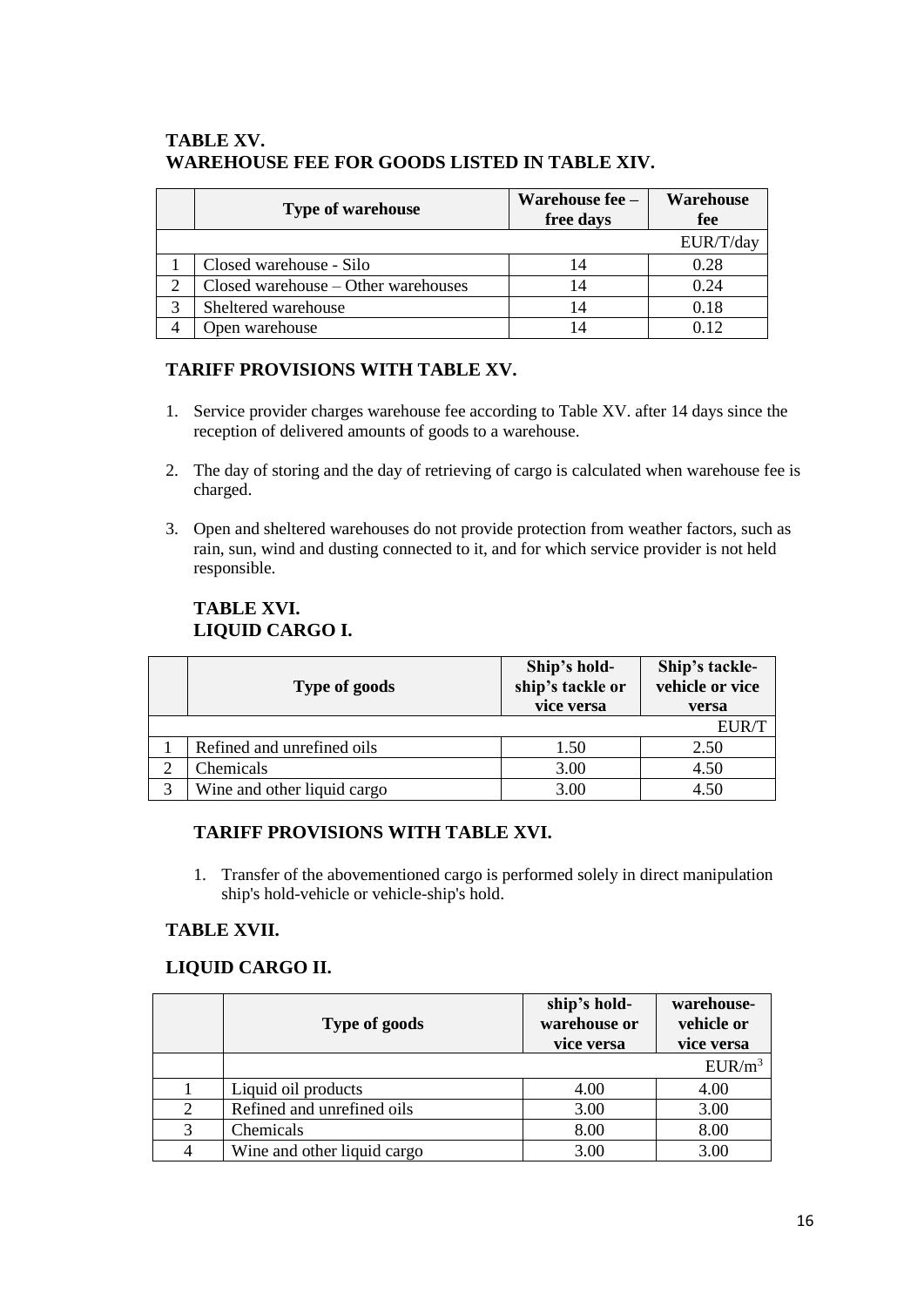# **TARIFF PROVISIONS WITH TABLE XVII.**

- 1. Transfer of the abovementioned cargo is charged from the day of contract signing or of the first entry of goods into a warehouse or of the first day of goods manipulation, depending on what takes place first.
- 2. A minimum period of storing is a month and it is charged on principle ''full for empty'' for total rented storage space, regardless of the extent in which it is actually used.
- 3. Monthly rent fee for liquid oil products is  $9,00$  EUR/m<sup>3</sup>, and  $6,00$  EUR/m<sup>3</sup> for refined and unrefined oils.
- 4. The primary concessionaire Luka Ploče d.d. will charge every user of transfer on liquid cargo terminal 1,50 EUR per ton for the manipulation ship's hold-warehouse or vice versa of all liquid cargo except sodium hydroxide aqueous solution, which will be charged by the price of 3,00 EUR per ton for the same manipulation.

# **2.5. DANGEROUS CARGO**

## **TABLE XVIII.**

|                | <b>Type of goods</b>                     | <b>Increase</b> |
|----------------|------------------------------------------|-----------------|
|                |                                          | %               |
|                | <b>Explosive substances</b>              |                 |
|                | Explosive substances and products        | 150             |
|                | containing explosive substances          |                 |
|                | Flammable agents, pyrotechnic substances | 150             |
|                | Low explosive substances                 | 150             |
| $\overline{2}$ | <b>Oxidizing substances</b>              |                 |
|                | Oxidizing substances                     | 50              |
|                | Organic peroxide                         | 150             |
| 3              | <b>Corroding substances</b>              | 75              |
|                | Other dangerous cargo                    | 50              |

## **TARIFF PROVISIONS WITH TABLE XVIII.**

- 1. The increases listed for individual categories of dangerous cargo from Table XVIII. will be applied to conventional operations and container stuffing. For conventional operations, basis for the listed increases are tariff rates from Table I – Miscellaneous cargo not specifically mentioned. The listed increases will also be charged for the cargo in containers with the increase of 25%. The bases for increase are the rates for container manipulation.
- 2. Manipulation with dangerous cargo will be performed solely in direct manipulation in daylight and according to a specific contract.
- 3. All kinds of dangerous substances, conditions of their transportation and handling, packaging and storing are defined by the Law and binding on all participants in dangerous substances traffic. Service provider accepts Order for work with dangerous cargo based on a previously concluded special agreement, and provided that user at the same time submits documentation defined by regulations and company's Common provisions, too. It is a certificate Table of safety information, which includes: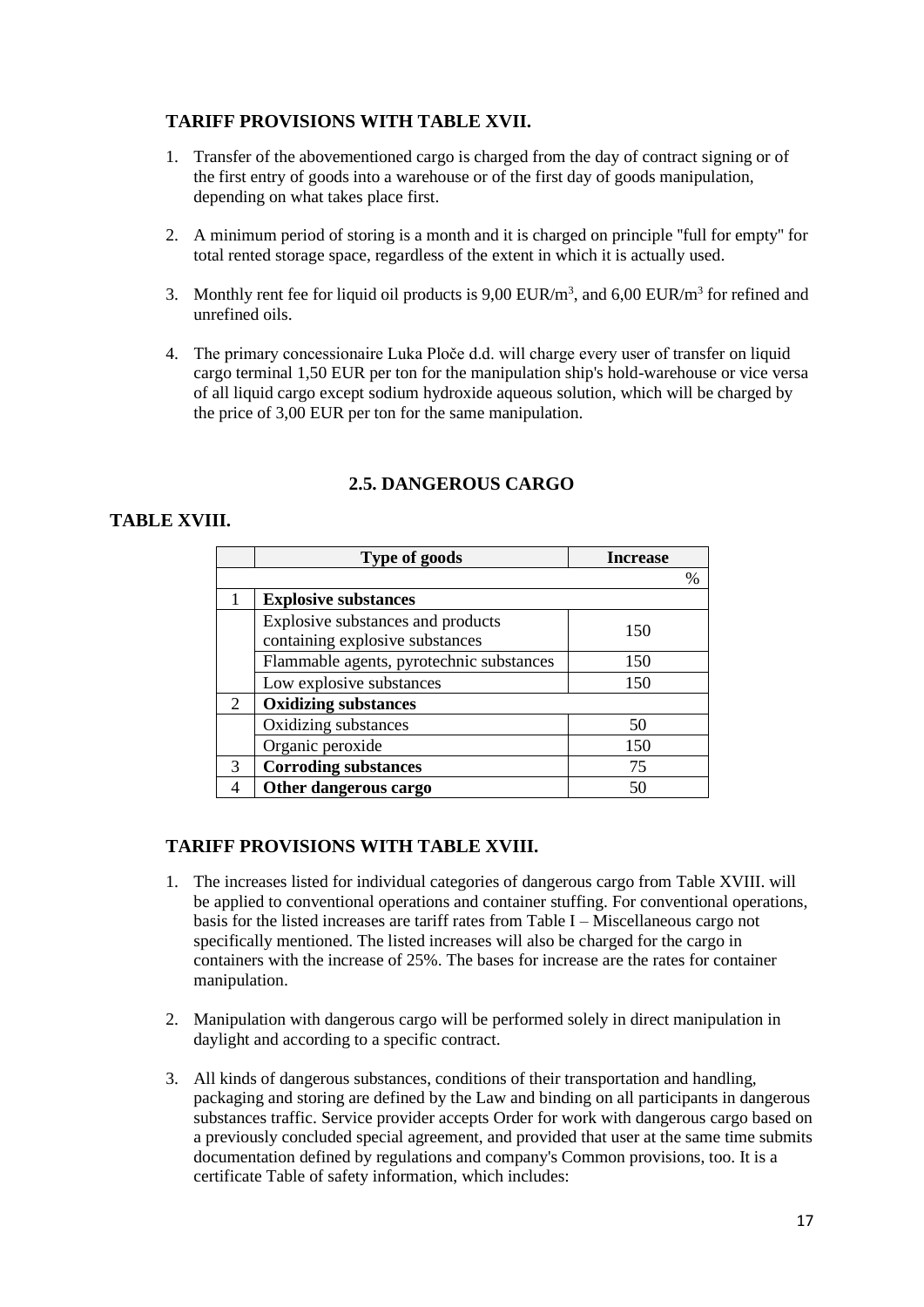- basic information on substance properties (chemical, technical, commercial name of a dangerous substance, classification of dangerous substances, physicochemical characteristics),
- type of danger with safety measures,
- treatment in case of accident, way of neutralization,
- way and conditions of storage.
- 4. User is required to inform about explosive, toxic or radioactive substances at least 7 days before the execution of an operation and, in addition to the abovementioned documentation, also submit a licence for transportation of the substances issued by authorities.
- 5. Manipulation with dangerous substances will be accepted solely if:
	- all necessary documentation is attached in due time,
	- dangerous substances are adequately packaged, stored and secured to avoid movement, and labeled in accordance with regulations.
- 6. In case of a shipwreck, user is required to undertake the waste, i.e. the remains of dangerous substances.

#### **2.6. ADDITIONAL SERVICES**

TABLE XIX. – Warehouse work TABLE XX. – Vessel work TABLE XXI. – Wagon and other vehicles work

#### **TABLE XIX. WAREHOUSE WORK**

|                | Type and description of service           | <b>Basis</b> | <b>Price</b> |
|----------------|-------------------------------------------|--------------|--------------|
|                |                                           |              | <b>EUR</b>   |
|                | Serial weighing at storing/retrieving of  | ton          | 3.80         |
| $\mathbf{1}$   | cargo                                     |              |              |
| $\overline{2}$ | Individual weighing at storing/retrieving | piece        | 0.90         |
|                | of cargo                                  |              |              |
| 3              | Serial weighing in a warehouse with       | ton          | 7.35         |
|                | stacking and unstacking                   |              |              |
| 4              | Rebagging with bag sewing                 | ton          | 14.80        |
| 5              | Citrus fruits separating                  | ton          | 47.60        |
| 6              | Citrus fruits sorting                     | ton          | 7.05         |
| $\overline{7}$ | Cargo transfer inside a warehouse         | ton          | 4.00         |
|                | Cargo transport inside the port from a    |              | 5.10         |
| 8              | warehouse or between other port           | ton          |              |
|                | buildings (without reloading)             |              |              |
|                | Cargo labeling without moving - under     | piece        | 0.90         |
| 9              | 30 letters per package                    |              |              |
| 10             | Cargo labeling without moving - over 30   | piece        | 1.55         |
|                | letters per package                       |              |              |
| 11             | Label removal without cargo transfer -    | piece        | 0.65         |
|                | under 30 letters per package              |              |              |
| 12             | Label removal without cargo transfer -    | piece        | 0.80         |
|                | over 30 letters per package               |              |              |
| 13             | Break cargo labeling                      | piece        | 0.12         |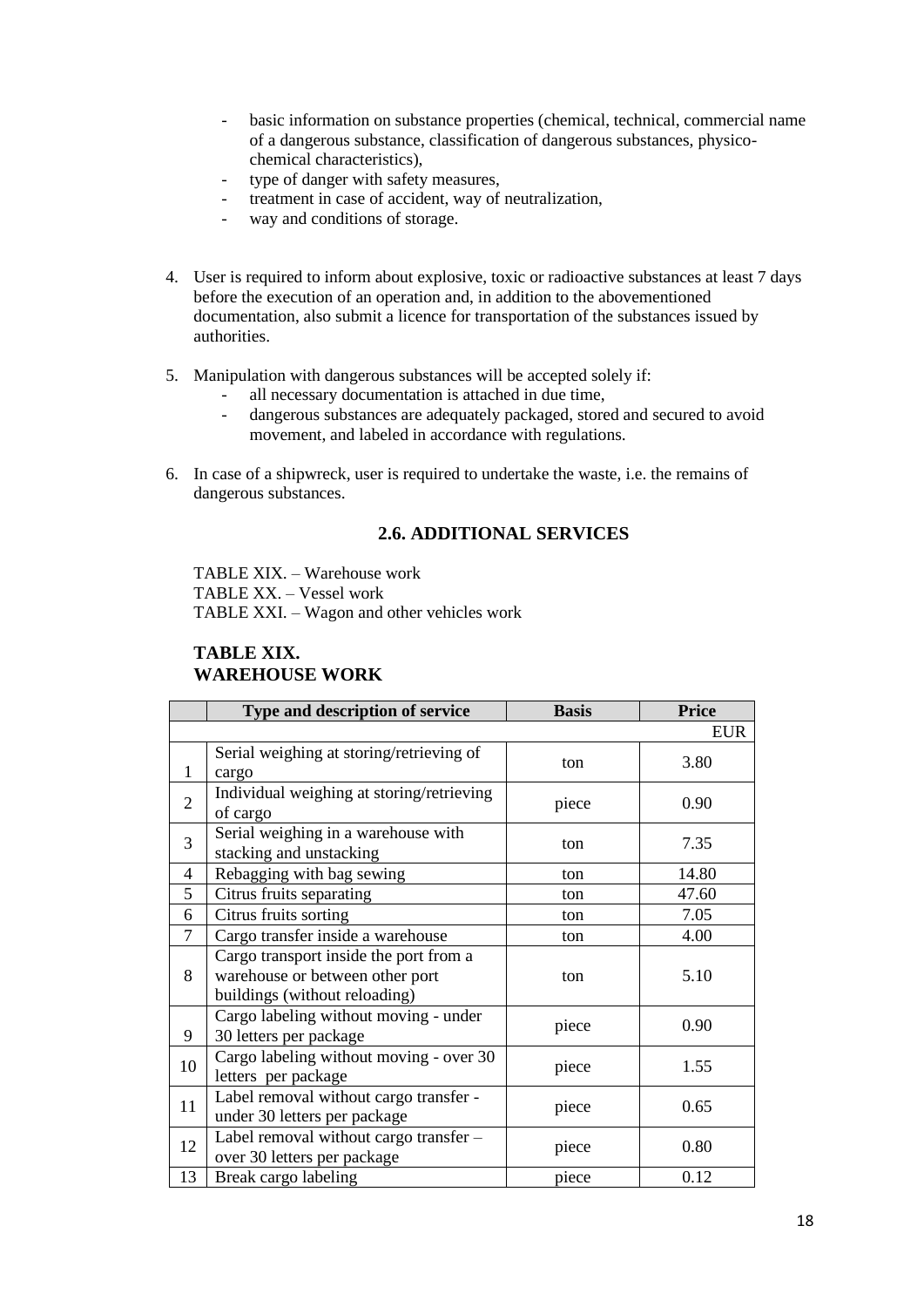| 14 | Palletizing bagged cargo and other<br>general cargo | ton       | 6.30  |
|----|-----------------------------------------------------|-----------|-------|
| 15 | Weighing and taring of trucks without<br>trailers   | truck     | 8.00  |
| 16 | Weighing and taring of tow trucks                   | tow truck | 14.00 |
|    | Weighing and taring of trailers                     | trailer   | 8 OC  |

# **TARIFF PROVISIONS WITH TABLE XIX.**

- 1. The tariff rates of this Table do not include the use of bags, thread, and other necessary material, which will be charged separately according to usage and market price. Suitable patterns, marks, and pallets are not included in the rates of this Table and have to be provided by user.
- 2. Service provider performs operations with citrus fruits solely as professionally instructed by a user, and is solely responsible for the damage caused by not following given instructions.
- 3. Any operation required in a warehouse which is not specified in this Table will be charged according to the rates of a corresponding Table or according to a specific contract.
- 4. For handling voluminous cargo, rates will be increased according to the Tariff provisions with Table III.
- 5. The operation vehicle-vehicle in an indirect manipulation will be charged according to a tariff rate for the operation vehicle-warehouse-vehicle. In case of a direct manipulation, 50% of the tariff rate for operation vehicle-warehouse will be applied.
- 6. Sorting of cargo in a warehouse will be charged according to a specific contract.
- 7. Ripening and palletizing of bananas by means of palletizing equipment will be charged according to a specific contract.

#### **TABLE XX. VESSEL WORK**

|   | Type and description of service                            | <b>Price</b> |  |  |
|---|------------------------------------------------------------|--------------|--|--|
|   | from the rate ship's hold-ship's tackle and vice versa (%) |              |  |  |
| 1 | <b>Transfer of cargo</b>                                   |              |  |  |
|   | In the holds on the same level                             | 70           |  |  |
|   | With lifting onto a deck and lowering from a deck          | 120          |  |  |
|   | From one hold to another over the quay                     | 200          |  |  |
|   |                                                            | EUR/T        |  |  |
| 2 | Leveling of bulk cargo ("trimming")                        |              |  |  |
|   | Fine granulation bulk cargo                                | 1.70         |  |  |
|   | Heavy granulation bulk cargo                               | 3.40         |  |  |
|   | EUR/warehouse                                              |              |  |  |
| 3 | Opening and closing of the holds                           |              |  |  |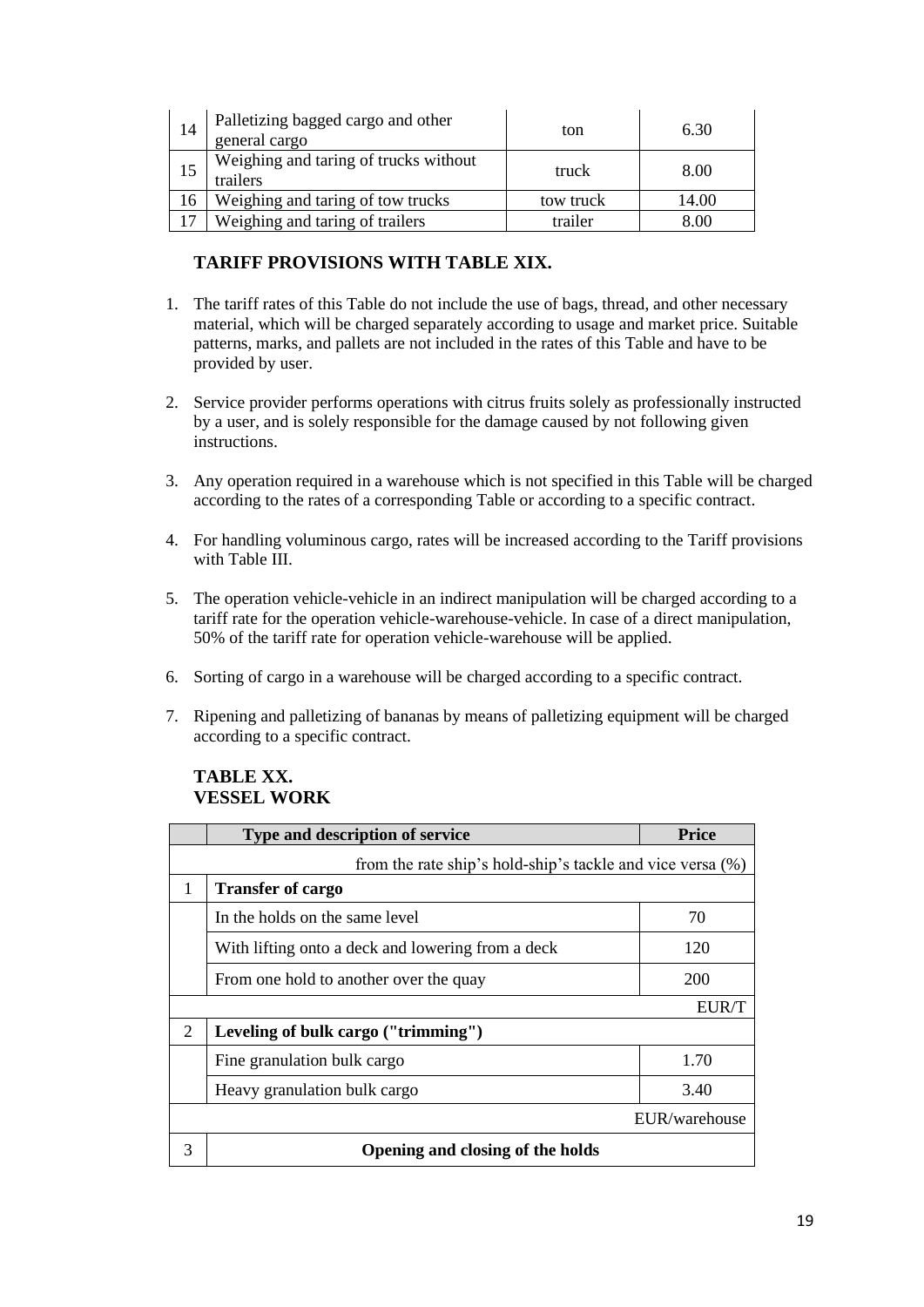| under $2.500$ BRT           | 35.00 |
|-----------------------------|-------|
| from $2.501$ to $5.000$ BRT | 44.00 |
| from 5.001 to 10.000 BRT    | 62.00 |
| over 10,001 BRT             | 83.00 |

# **TARIFF PROVISIONS WITH TABLE XX.**

- 1. For whole and complete loading of bulk cargo, leveling will be charged according to time spent.
- 2. Time necessary for the removal of wooden partitions is not included in the charge.
- 3. Opening and closing for vessels with bananas and freezer vessels with thermic lids, tariff rates of the paragraph 6. of this Table will be increased by 30%.
- 4. Tariff rates will be increased for the following complicated work:
	- Manual loading or unloading of cargo onto a vessel or from a vessel from the height of over  $2m - by 25%$
	- Handling cargo from 8 to 16m, except in cases where the dimensions of vessel hatches and holds do not limit the work with such cargo (does not apply to RO- $RO$ ) – by 25%,
	- Handling cargo over 16m in length (does not apply to RO-RO) by 50%,
	- Work in narrow and small vessel spaces, in which case the dimensions of apertures have to be wider at least 1 meter in every direction than the dimensions of lifted or lowered cargo – by 50%,
	- Work in the holds where working space is lower than  $180 \text{cm} \text{by } 50\%$ ,
	- Work in vessel areas not intended for cargo transport, work in deep tanks and containers – by 50%,
	- In operations where human force is necessary, even though such cargo usually utilizes mechanical equipment – by 50%,
	- With ships which combine multimodal units and general cargo by  $50\%$ ,
	- Stacking of vehicles on a vessel is performed at a distance less than 200mm between vehicles – by 50%,
	- If Service Provider considers that the work can solely be performed in especially difficult conditions, these conditions will be charged according to a specific agreement, but the increase will not be lower than 55%.
	- for work in rain, snow or wind by  $100\%$ .
- 5. If Service Provider considers that the work can solely be performed in especially difficult conditions, these conditions will be charged according to a specific contract, but the increase will not be lower than 110%.
- 6. Service Provider will perform and charge other necessary operations according to a specific contract.
- 7. For a direct transhipment of cargo from a vessel to a vessel, tariff rates for loading (ship's hold-ship's tackle and ship's tackle-ship's hold) will be applied.
- 8. For transhipment of cargo from a vessel to a vessel, when cargo is transported in port vehicles, the following operations will be applied:ship's hold-ship's tackle-vehicle or vice versa with additional charge for transportation.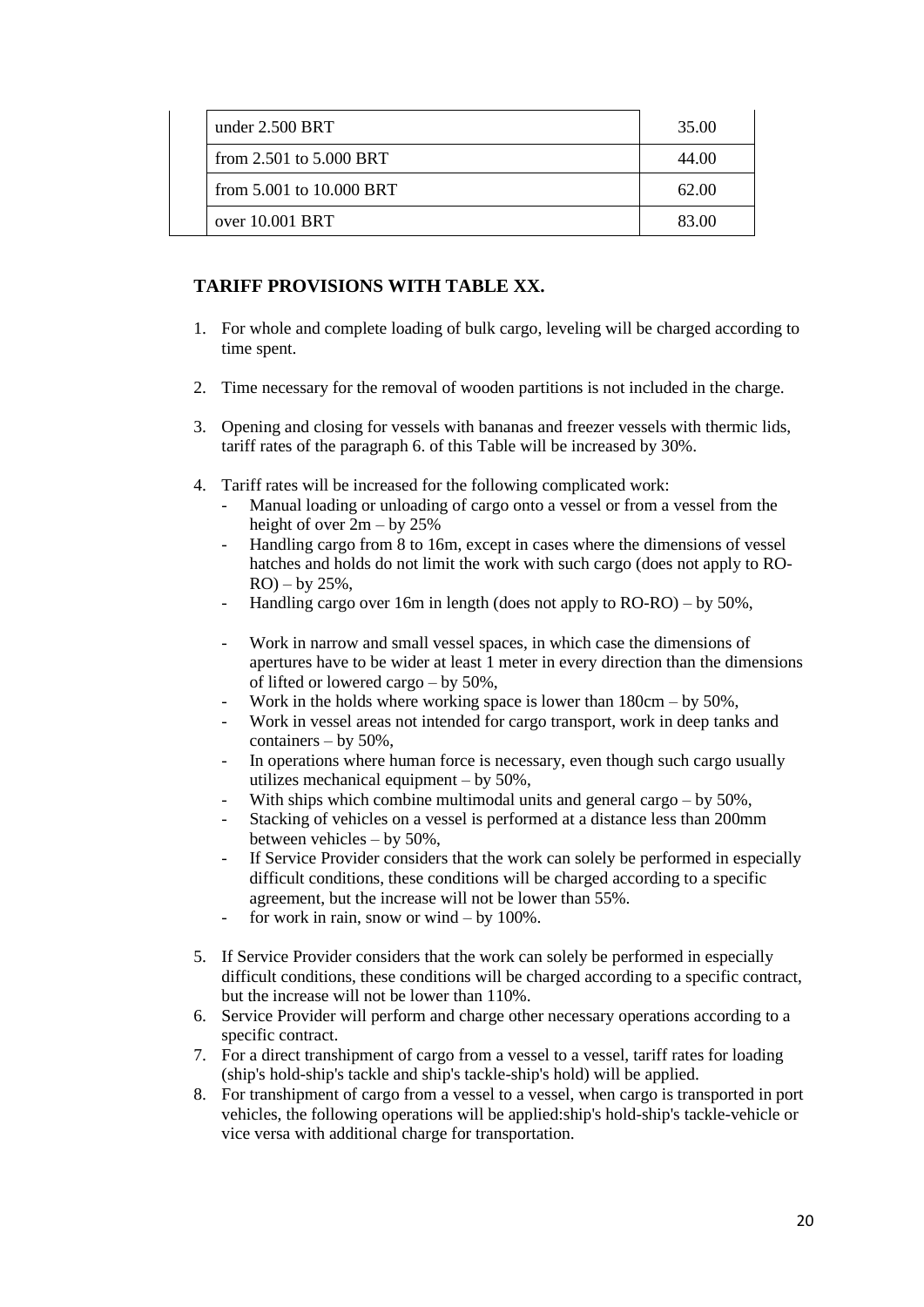- 9. The user who gives order for a direct transhipment from a vessel to a vessel is required to submit the Disposition in accordance to the abovementioned way of charge.
- 10. If a vessel does not deliver cargo separately by bills of lading (cargo mixed in the holds), service provider will, in addition to the basic tariff rate (on L/T and FIO conditions), charge a ship-owner with the addition of 50% of the basic rate for the manipulation ship's hold-ship's tackle.
- 11. The increase mentioned in the paragraph 10. applies to total amount of cargo mixed in the holds, regardless of the sorting of cargo on a vessel or in a warehouse.

|                | Type and description of service                                          | <b>Basis</b>  | <b>Price</b> |
|----------------|--------------------------------------------------------------------------|---------------|--------------|
|                |                                                                          |               | <b>EUR</b>   |
| $\mathbf{1}$   | Dispatch/return of private or rented<br>wagons                           | wagon         | 21.00        |
| $\overline{2}$ | Placement of wooden partitions in<br>vehicles                            | ton           | 0.53         |
| 3              | Removal of wooden partitions from<br>vehicles                            | ton           | 0.42         |
| $\overline{4}$ | Lining of wooden partitions with paper                                   | ton           | 0.53         |
| 5              | Removal of wooden partitions from<br>vehicles and sorting them for users | ton           | 0.89         |
| 6              | Lining of vehicles with paper                                            | ton           | 0.89         |
| $\overline{7}$ | Weighbridge weighing                                                     | <b>BRT</b>    | 0.70         |
| 8              | Light paper lining                                                       | one-time      | 3.30         |
| 9              | Transfer, grouping and return of rail<br>partitions to the Railroads     | piece         | 21.00        |
| 10             | Return of rail pallets to the Railroads                                  | piece         | 0.18         |
| 11             | Return of rail pallets to the Railroads -<br>minimum                     | dispatch      | 10.50        |
| 12             | Wagon sweeping with waste disposal                                       | 2-axle wagon  | 9.10         |
| 13             | Wagon sweeping with waste disposal                                       | 4- axle wagon | 15.05        |
| 14             | Additional cleaning without washing                                      | 2- axle wagon | 26.80        |
| 15             | Additional cleaning without washing                                      | 4- axle wagon | 50.40        |
| 16             | Additional cleaning with washing                                         | 2- axle wagon | 52.50        |
| 17             | Additional cleaning with washing                                         | 4- axle wagon | 94.50        |

### **TABLE XXI. WAGON AND OTHER VEHICLES WORK**

# **TARIFF PROVISIONS WITH TABLE XXI.**

- 1. The tariff rates of this Table apply solely to work. The material provided by service provider will be charged separately.
- 2. User is required to deliver working, proper and clean vehicle. Service provider is not responsible for the damage of cargo resulting from an inept vehicle.
- 3. Warehouse fee for wooden partitions over 30 days will be charged 0,01 EUR/day/piece.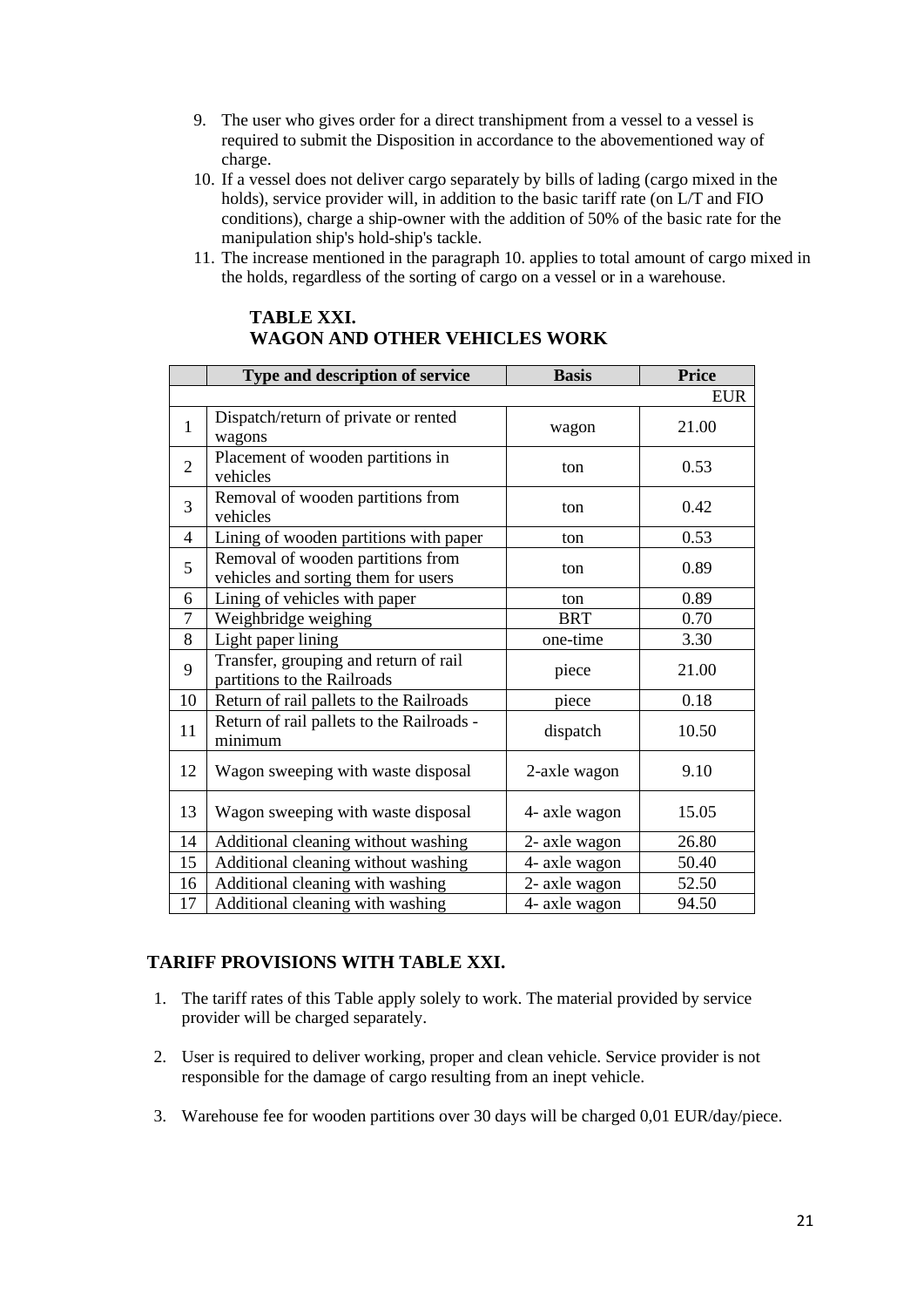#### **2.7. OTHER**

TABLE XXII. – Rental of technical and other equipment

TABLE XXIII. – Contract labour release and idle time

TABLE XXIV. – Use of telephone, water, and electricity

TABLE XXV. – Use of warehouse and business offices

TABLE XXVI. – Use of boats, supplying of vehicles with water and prevention of liquid cargo spillage

TABLE XXVII. – DDD services

#### **TABLE XXII.**

#### **RENTAL OF TECHNICAL AND OTHER EQUIPMENT**

|                          | <b>Description of equipment</b> | <b>Price</b> |
|--------------------------|---------------------------------|--------------|
|                          |                                 | EUR/hour     |
| $\mathbf{1}$             | Mobile crane $-140T$ capacity   | 400.00       |
| $\overline{2}$           | Mobile crane $-63T$ capacity    | 325.00       |
| 3                        | Reach stacker $-50T$ capacity   | 280.00       |
| $\overline{\mathcal{A}}$ | Manitou                         | 225.00       |
| 5                        | Forklift $-46T$ capacity        | 260.00       |
| 6                        | Forklift $-30T$ capacity        | 210.00       |
| 7                        | Forklift $-10T$ capacity        | 110.00       |
| 8                        | Forklift $-5T$ capacity         | 50.00        |
| 9                        | Quay crane $-10T$ capacity      | 150.00       |
| 10                       | Quay crane $-5T$ capacity       | 100.00       |
| 11                       | Vehicle crane $-25T$ capacity   | 160.00       |
| 12                       | Vehicle crane $-18T$ capacity   | 90.00        |
| 13                       | Tractor                         | 35.00        |
| 14                       | Tractor with trailer            | 45.00        |
| 15                       | Loader under 5m3                | 90.00        |
| 16                       | Loader over 5m3                 | 100.00       |
| 17                       | Bulldozer                       | 130.00       |
| 18                       | Mini loader                     | 50.00        |
| 19                       | Mobile compressor               | 40.00        |

## **TARIFF PROVISIONS WITH TABLE XXII.**

- 1. Tariff rates listed in this Table apply to an indivisible hour (only a whole hour). They apply to situations of overtime work and rental of technical equipment in port area.
- 2. The rates for rented technical equipment include the work of workers who operate the equipment, too.
- 3. Overtime work of rented equipment will be charged according to the tariff rates increased by 50%.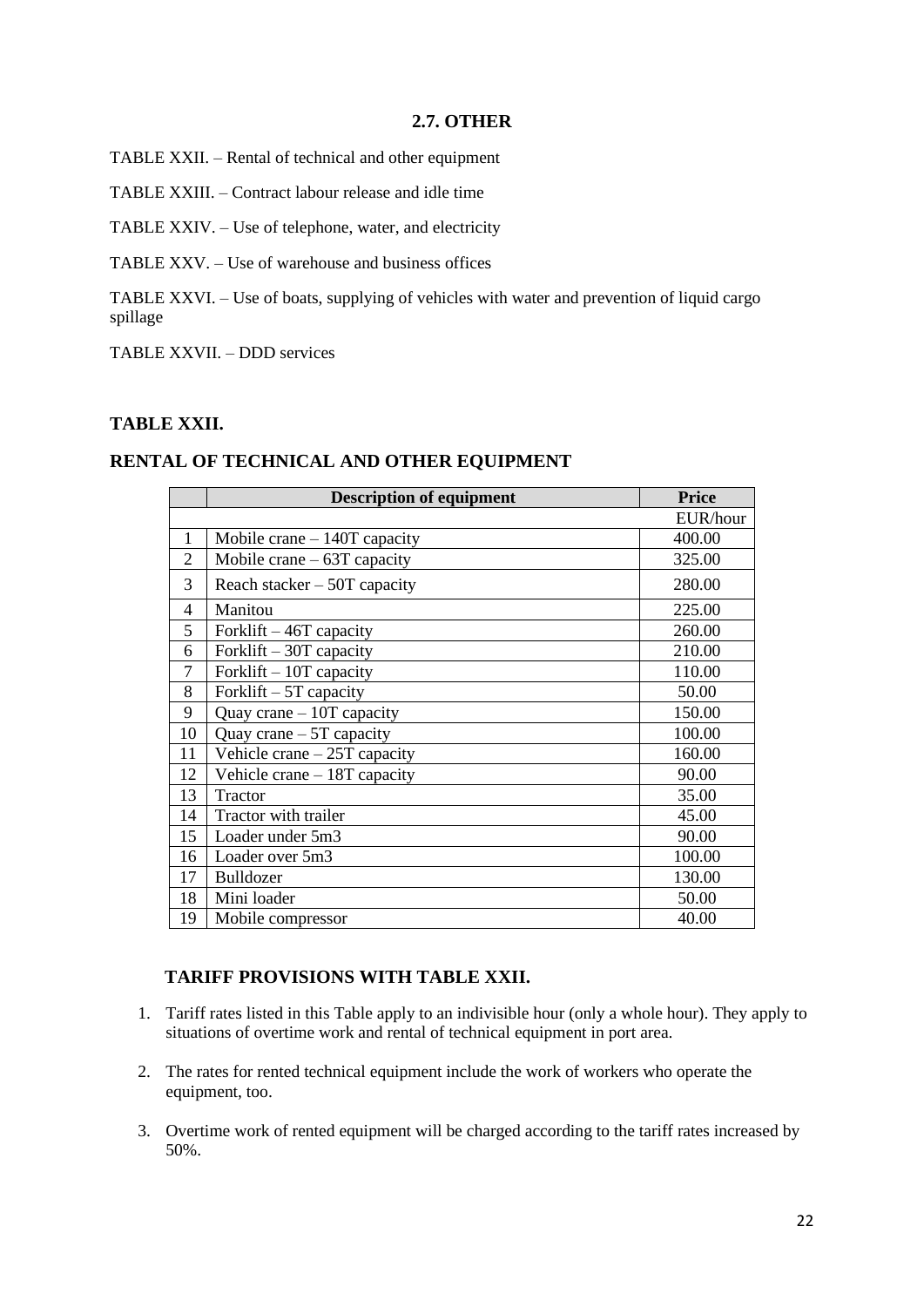4. The rates for other rented technical equipment will be defined according to a specific contract.

## **TABLE XXIII.**

|                             | Type and description of service                              | <b>Basis</b> | <b>Price</b>         |
|-----------------------------|--------------------------------------------------------------|--------------|----------------------|
|                             |                                                              |              | EUR/indivisible hour |
|                             | Work in general port activities                              |              |                      |
|                             | Transport docker                                             | worker       | 15.00                |
|                             | Carpenter, mechanic, welder, electrician,<br>tire technician | worker       | 17.50                |
|                             | Electronic technician and other qualified<br>workers         | worker       | 17.50                |
| $\mathcal{D}_{\mathcal{L}}$ | <b>Idle time</b>                                             |              |                      |
|                             | Work in direct manipulation                                  | ship's gang  | 150.00               |
|                             | Work in indirect manipulation                                | ship's gang  | 200.00               |
|                             | One warehouse gang                                           | ship's gang  | 100.00               |
|                             | Container terminal                                           | ship's gang  | 400.00               |

## **CONTRACT LABOUR RELEASE AND IDLE TIME**

## **TARIFF PROVISIONS WITH TABLE XXIII.**

- 1. If, upon user's request, a service needs to be performed outside the port area, transportation and other ensuing expenses will be charged separately.
- 2. Service provider will charge waiting according to paragraphs 1. and 2.:
	- waiting due to rain or other weather conditions;
	- waiting for vessel arrival
	- waiting due to transport of a ship's gang from one hatch to another following ship-owner's or freight forwarder's orders, an hour per transport will be charged;
	- waiting for the delivery of transport vehicles;
	- waiting due to technical ineptitude of a vessel;
	- waiting for cargo arrival;
	- waiting for purposes of preparation or delivery of documents for loading or unloading;
	- waiting for other reasons, except for waiting caused by service provider.
- 3. For waiting during overtime work, Sundays and holidays, the rates listed in this Table will be increased to Tariff provisions for overtime work, Sundays and holidays.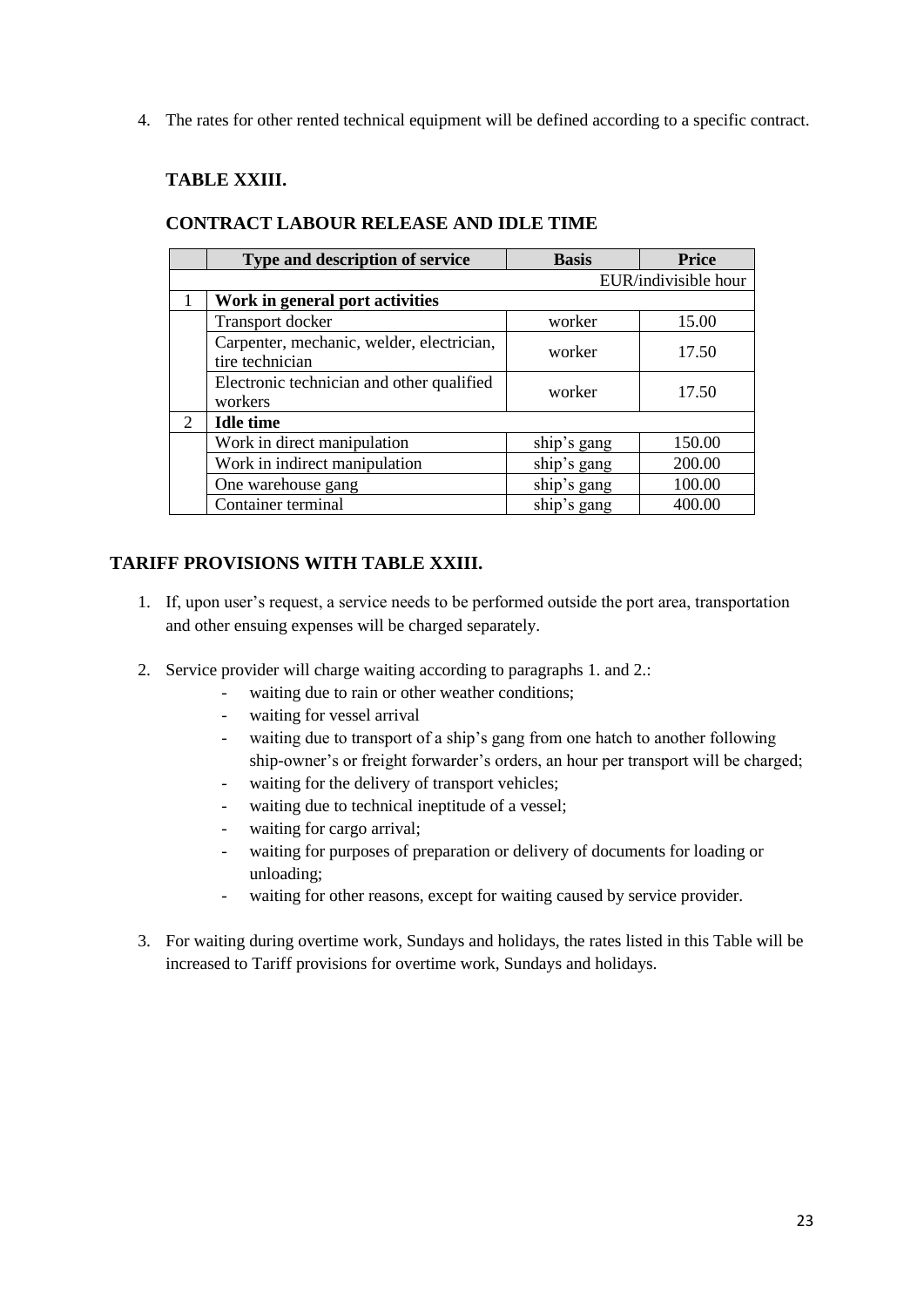# **TABLE XXIV.**

|   | Type and description of service | <b>Price</b>       |
|---|---------------------------------|--------------------|
|   |                                 | <b>EUR</b>         |
|   | Use of telephone                | per<br>consumption |
| ∍ | Water                           | per<br>consumption |
| 3 | Electricity                     | per<br>consumption |

### **USE OF TELEPHONE, WATER, AND ELECTRICITY**

#### **TARIFF PROVISIONS WITH TABLE XXIV.**

1. All other services not listed in Table above will be calculated according to a specific contract.

## **TABLE XXV.**

## **USE OF WAREHOUSE AND BUSINESS OFFICES**

|   | Type and description of service          | <b>Price</b>    |
|---|------------------------------------------|-----------------|
|   |                                          | $EUR/m^2/month$ |
|   | Closed warehouse area for cargo storing  | 5.00            |
|   | Closed warehouse area for other purposes | 10.00           |
| 3 | Open warehouse area for cargo storing    | 2.00            |
|   | <b>Business office</b>                   | 14 OO           |

## **TARIFF PROVISIONS WITH TABLE XXV.**

- 1. Consumption of water, electricity and maintenance are charged separately and do not fall under the tariff rates of Table XXV.
- 2. User is required to take care of the problems with warehouse maintenance (small repaires) at his/her own expense.
- 3. User is not allowed to, without service provider's permission, perform any warehouse partitioning, and he/she is required to, after the expiry of the lease, return the warehouse in the same condition in which it was assumed.
- 4. User is not allowed to lease or give for further use the abovementioned warehouse areas.
- 5. User is required to comply with service provider's regulations which regulate internal work and safety of warehouses.
- 6. Conditions and giving warehouse areas for use, along with the abovementioned, are also established by a specific contract.

## **TABLE XXVI.**

# **USE OF BOATS, SUPPLYING OF VEHICLES WITH WATER AND PREVENTION OF LIQUID CARGO SPILLAGE**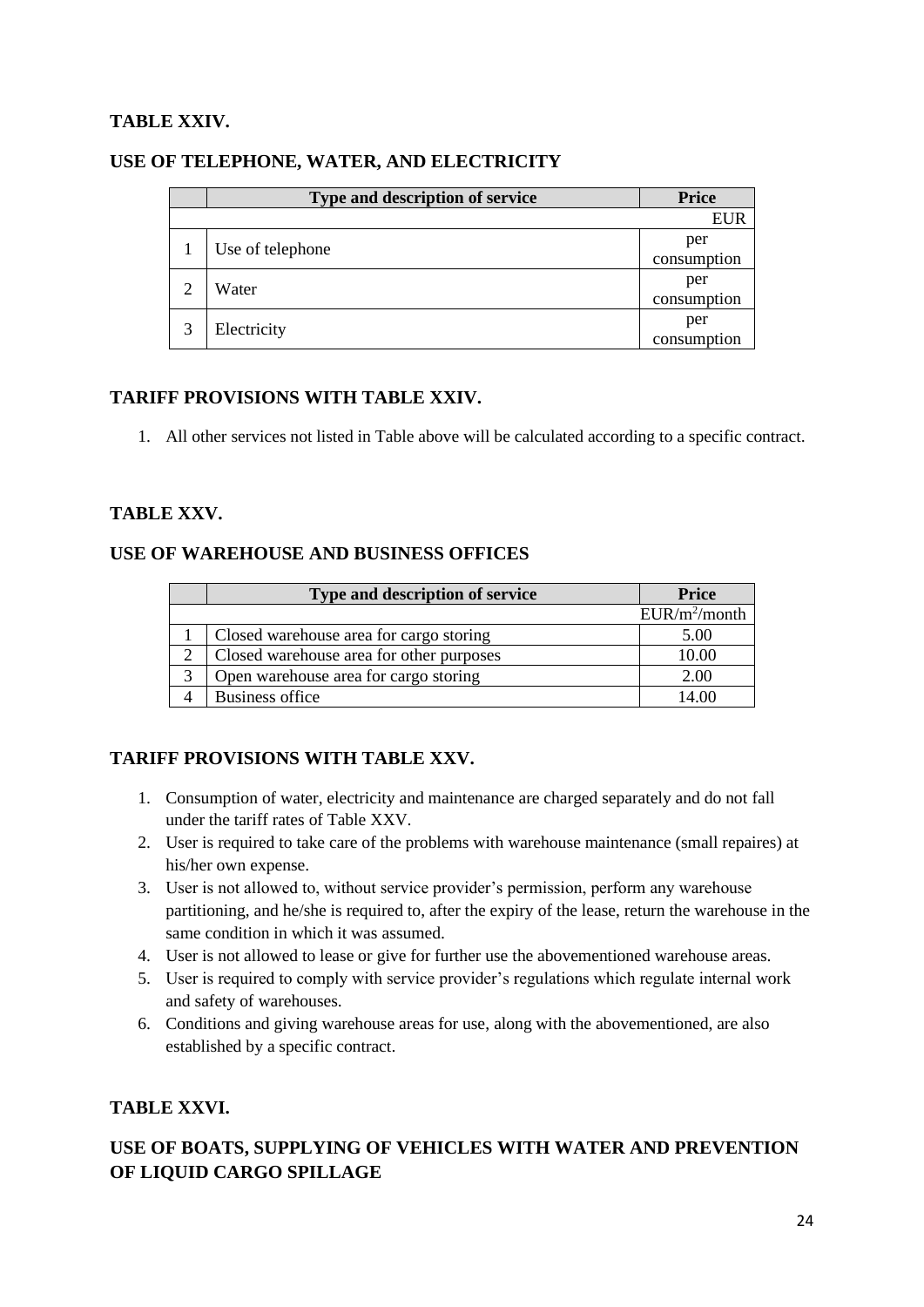|   | Type and description of service            | <b>Basis</b>   | <b>Price</b> |
|---|--------------------------------------------|----------------|--------------|
|   |                                            |                | <b>EUR</b>   |
|   | Use of a boat with crew                    |                |              |
|   | For purposes of pilotage                   | 1 hour         | 68.00        |
|   | For transport of passengers/vessel crew    | 1 hour         | 78.00        |
| 2 | <b>Water supplying</b>                     |                |              |
|   | <b>Vessels</b>                             | m <sup>3</sup> | 5.40         |
|   | Other users                                | m <sup>3</sup> | 3.60         |
| 3 | <b>Prevention of liquid cargo spillage</b> |                |              |
|   | Vessels under 150m LOA                     |                | 700.00       |
|   | Vessels over 150m LOA                      |                | 1,000.00     |
| 4 | Use of boats for berthing/unberthing       |                |              |
|   | Berthing                                   | 1 hour         | 78.00        |
|   | Unberthing                                 | 1 hour         | 78.00        |

# **TARIFF PROVISIONS WITH TABLE XXVI.**

- 1. Safety belt for the prevention of possible cargo pollution is placed on every vessel with liquid cargo, regardless of the type of cargo.
- 2. In case of cargo spillage, the expenses of pollution recovery will be separately charged based on the estimation of material and work hours consumption (EUR 12,00 per hour for a worker) increased by 30%.
- 3. Oil products transportation inside the port of Ploče is EUR 100,00 per shipment.
- 4. Oil products transportation for bunker is EUR 200,00 per shipment.
- 5. Use of crane truck work is EUR 80,00 per hour.
- 6. Use of lift work is EUR 65,00.
- 7. Administrative charge is EUR 1,50.

# **TABLE XXVII.**

## **DDD SERVICES**

|   | Type and description of service                     | <b>Basis</b>   | <b>Price</b> |
|---|-----------------------------------------------------|----------------|--------------|
|   |                                                     |                | <b>EUR</b>   |
|   | <b>Deratization</b>                                 |                |              |
|   | Deratization service (paraffin baits)               | $1 \text{ kg}$ | 20.00        |
|   | Deratization service (bromadiolone - fresh<br>bait) | $1 \text{ kg}$ | 18.00        |
|   | Deratization service (bromadiolone - pellets)       | $1 \text{ kg}$ | 8.00         |
|   | Tunnels for glue pads for mice                      | piece          | 5.00         |
|   | Deratization box (cardboard)                        | piece          | 1.50         |
|   | Deratization box (plastic)                          | piece          | 3.00         |
|   | Deratization box (metal)                            | piece          | 30.00        |
|   | Glue deratization service                           | piece          | 0.50         |
| 2 | <b>Disinsection</b>                                 |                |              |
|   | wet application – manual syringe $5/1$              | syringe        | 10.00        |
|   | wet application – motorized syringe $5/1$           | syringe        | 20.00        |
|   | disinsection service                                | charge         | 25.00        |
|   | electrospray                                        | charge         | 35.00        |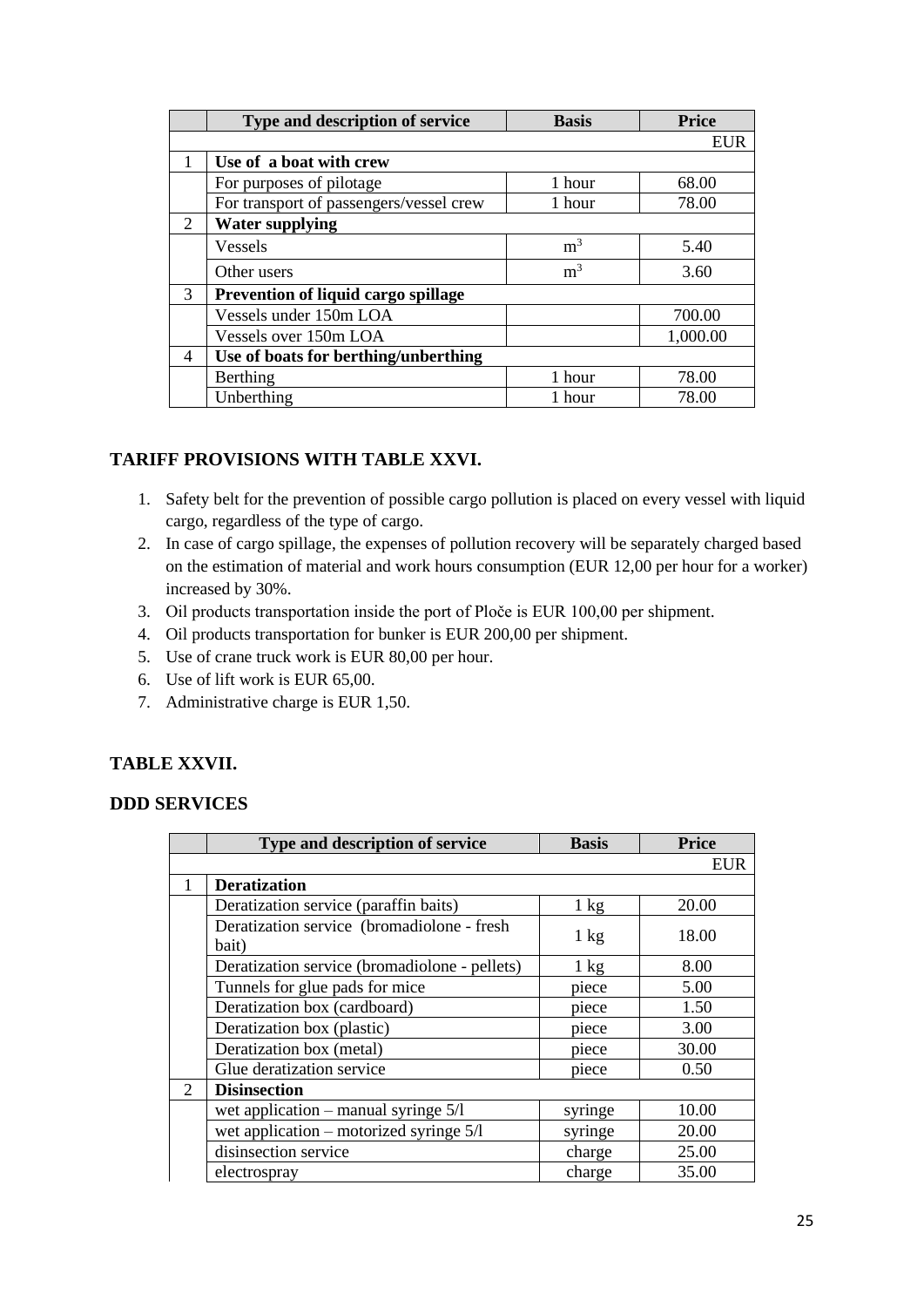|   | warm fogging 10/1                | charge         | 220.00 |
|---|----------------------------------|----------------|--------|
|   | warm fogging 5/l                 | charge         | 100.00 |
|   | premise gel                      | piece          | 35.00  |
| 3 | <b>Disinfection</b>              |                |        |
|   | manual syringe 5/1               | syringe        | 13.00  |
|   | aerosol                          | m <sup>3</sup> | 0.10   |
| 4 | <b>Weed control</b>              |                |        |
|   | destroying annual weed           | m <sup>2</sup> | 0.10   |
|   | destroying perennial weed        | m <sup>2</sup> | 0.20   |
| 5 | <b>Deodorising</b>               |                |        |
|   | aerosol                          | m <sup>3</sup> | 0.30   |
| 6 | <b>Fumigation</b>                |                |        |
|   | Dosage under $3gr/m3$            | m <sup>3</sup> | 0.50   |
|   | Dosage under 6gr/m <sup>3</sup>  | m <sup>3</sup> | 1.00   |
|   | Dosage under 9gr/m <sup>3</sup>  | m <sup>3</sup> | 1.50   |
|   | Dosage under $15 \text{gr/m}^3$  | m <sup>3</sup> | 2.00   |
|   | Dosage under 18gr/m <sup>3</sup> | m <sup>3</sup> | 2.30   |
|   | Fumigation of 20" container      | piece          | 12.00  |
|   | Fumigation of 40" container      | piece          | 25.00  |
|   | flow fumigation                  | ton            |        |
|   | probing fumigation               | ton            | 0.80   |

## **TARIFF PROVISIONS WITH TABLE XXVII.**

- 1. Travel expenses for fewer than 25 kilometers are not charged.
- 2. Work on Saturdays and night work are increased by 30%, and 100% on Sundays and holidays.
- 3. Fumigation under foil is increased by 50%.
- 4. Sealed space fumigation is increased according to estimation related to the condition of an object.
- 5. Fumigation of quarantine infected goods is increased by 100%.
- 6. Disinsection in case of epidemic is increased by 100%.

# **3. BERTHING AND UNBERTHING**

### **TABLE XXVIII.**

| number | Basis for calculation (GRT) | EUR   |
|--------|-----------------------------|-------|
|        | $0 - 250$                   | 12,50 |
| ـ _    | 251-500                     | 18,00 |
|        | 501-1.000                   | 32,50 |
|        | 1.001-2.000                 | 40.00 |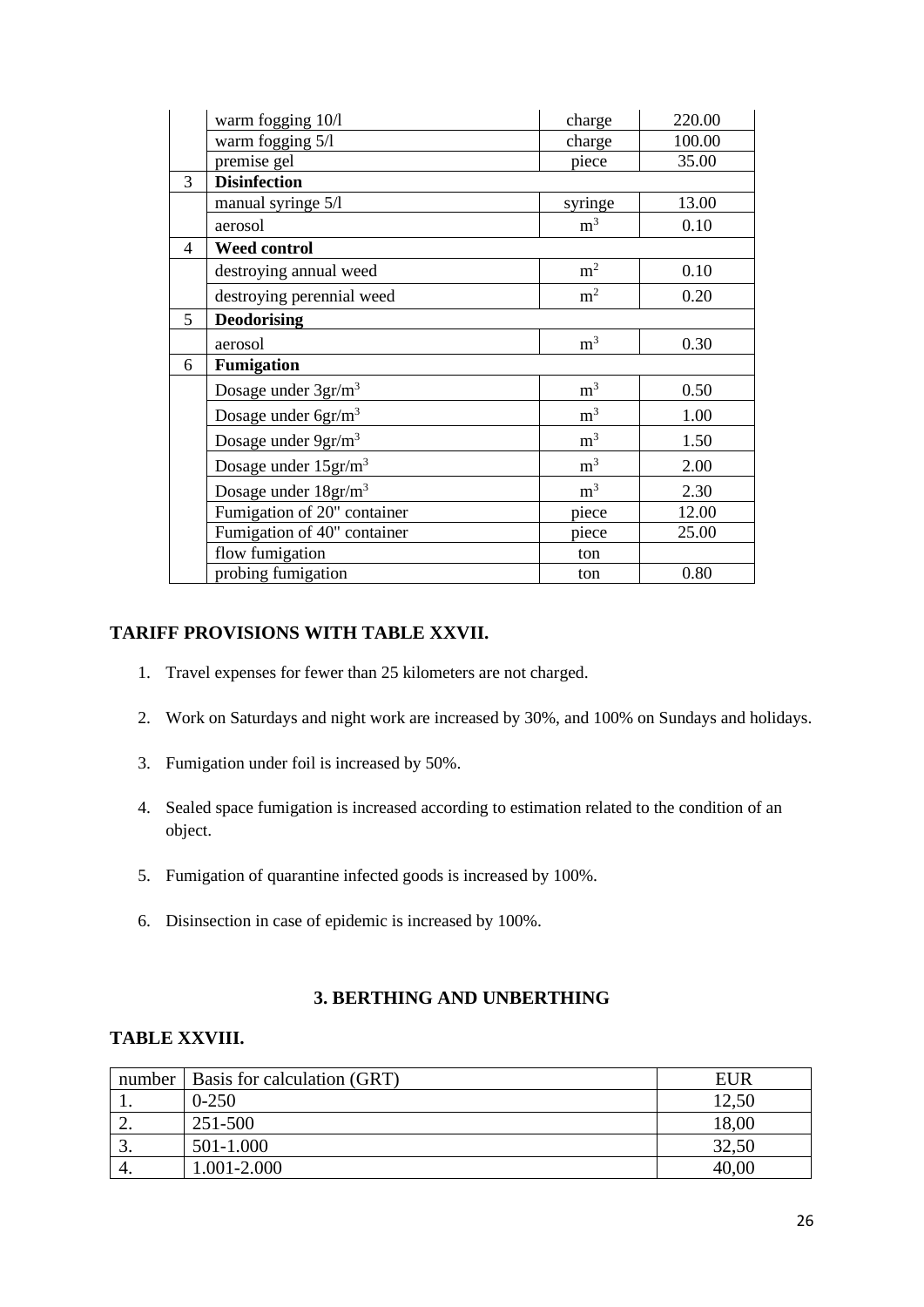| 5.  | 2.001-4.000                                          | 50,00    |
|-----|------------------------------------------------------|----------|
| 6.  | 4.001-7.000                                          | 200,00   |
| 7.  | 7.001-11.000                                         | 320,00   |
| 8.  | 11.001-15.000                                        | 550,00   |
| 9.  | 15.001-20.000                                        | 700.00   |
| 10. | 20.001-25.000                                        | 800,00   |
| 11. | 25.001-30.000                                        | 950,00   |
| 12. | 30.001-35.000                                        | 1.100,00 |
| 13. | 35.001-40.000                                        | 1.200,00 |
| 14. | 40.001-45.000                                        | 1.400,00 |
| 15. | For every additional 1.000 GT or a proportional part | 15,00    |

### **TARIFF PROVISIONS WITH TABLE XXVIII.**

- 1. Fees for berthing and unberthing are calculated separately.
- 2. For shifting of a vessel from one operative coast to another, as well as for berth to another vessel, a fee will be charged in full amount.
- 3. In case of a vessel moving along the same operative coast up to ½ length of a vessel, 25% fees are applied, while in case of a vessel moving over ½ length of a vessel, 50% fees are applied.
- 4. Possible use of berthing and unberthing boats is included in the fee.
- 5. Regular working hours of the service provider are from 6:00 am 10:00 pm on a week day, and from  $6:00 \text{ am} - 2:00 \text{ pm}$  on Saturdays. Time from  $10:00 \text{ pm} - 6:00 \text{ am}$  on a week day, 2:00 pm – midnight on Saturdays, and from midnight to midnight on Sundays is charged additional 50%, while work on holidays is charged 100%. If a service is performed in periods when more than one increase is applicable, a larger fee increase is applied.

#### **4. VESSEL WASTE DISPOSAL**

#### **4.1. MUNICIPAL SOLID WASTE DISPOSAL**

#### **TABLE XXIX.**

|    | Vessel GT                 | Basis for   | <b>EUR</b> |
|----|---------------------------|-------------|------------|
|    |                           | calculation |            |
|    | Under 500 GT              | 1 haul      | 81,00      |
| 2. | 501-1000 GT               | 1 haul      | 108,00     |
| 3. | 1001-2500 GT              | 1 haul      | 202,00     |
| 4. | Over 2501 GT              | 1 haul      | 216,00     |
|    | More than 35 crew members | 1 haul      | 216,00     |
| 6. | Kitchen waste             | 1 kg        | 1.00       |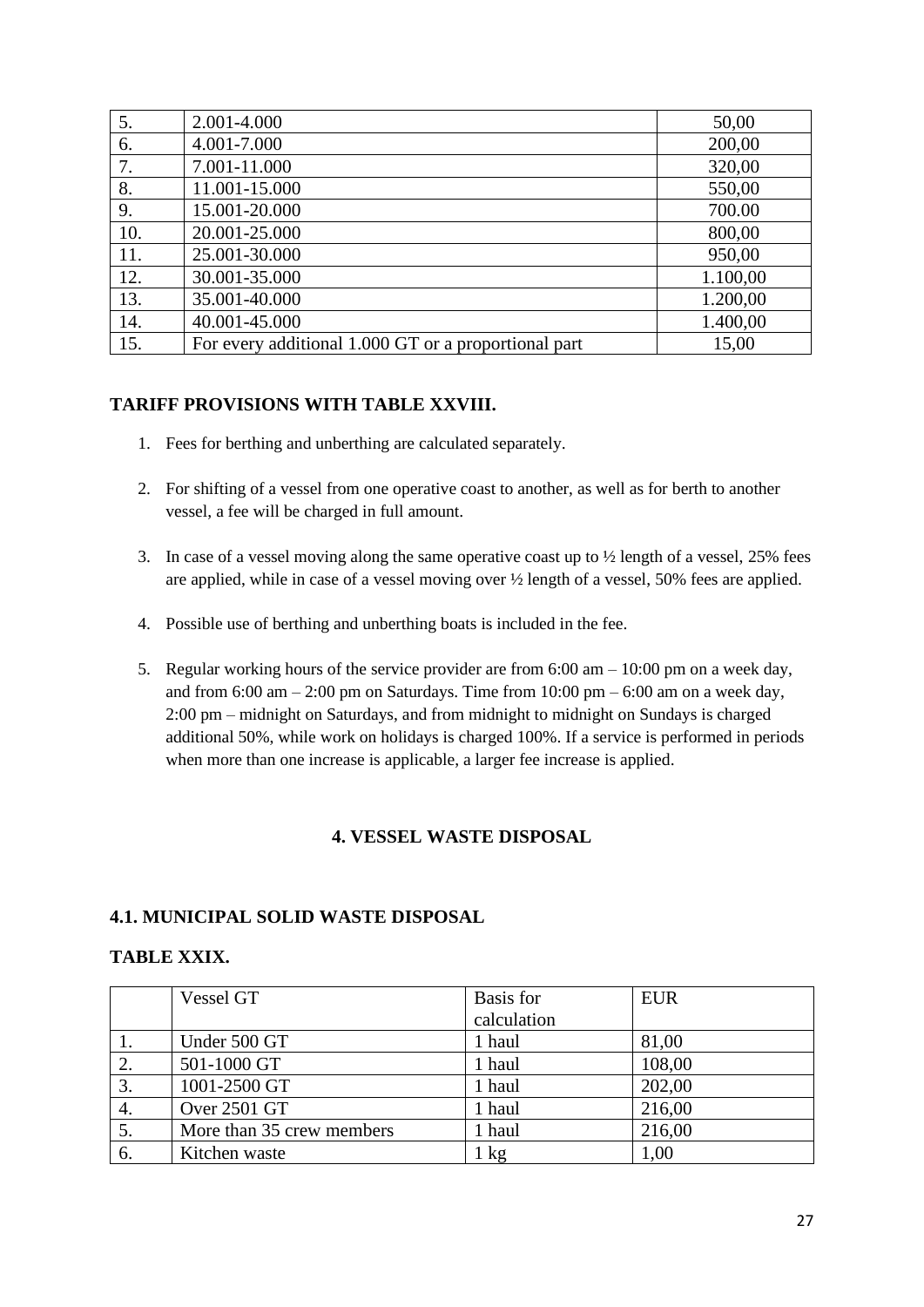# **TARIFF PROVISIONS WITH TABLE XXIX.**

- 1. For vessels berthed before 2 pm, the obligation of the first solid waste disposal runs the same day, while for the vessels berthed after 2 pm, the obligation of the first solid waste disposal runs the following day.
- 2. Regular working hours are from  $6,00$  am  $-10,00$  pm on a week day. Time from  $10,00$  pm  $-$ 6,00 am on a week day, and from midnight to midnight on Saturdays and Sundays is charged additional 50%, and 100% on holidays.

# **4.2. LIQUID WASTE DISPOSAL**

#### **TABLE XXX.**

| Type of waste                   | Basis for<br>calculation |    |
|---------------------------------|--------------------------|----|
| Fuel residue, oily water, bilge | m <sub>3</sub>           |    |
| Grey water (sewage)             | m <sub>3</sub>           | 70 |

## **TARIFF PROVISIONS WITH TABLE XXX.**

1. Prices are increased by 50% for services on weekends and holidays.

# **5. RAILWAY WAGON MANEUVERING IN THE PORT OF PLOČE**

## **TABLE XXXI.**

| No.                      | service description     | price<br><b>EUR/wagon</b> |  |
|--------------------------|-------------------------|---------------------------|--|
| <b>ITINERARY TRAINS</b>  |                         |                           |  |
| 1                        | Full/full maneuver fee  | 36.00                     |  |
| 2                        | Full/empty maneuver fee | 32.00                     |  |
| 3                        | Empty/full maneuver fee | 32.00                     |  |
| <b>WAGON GROUPS</b>      |                         |                           |  |
| 1                        | Full/full maneuver fee  | 42.00                     |  |
| 2                        | Full/empty maneuver fee | 36.00                     |  |
| 3                        | Empty/full maneuver fee | 36.00                     |  |
| <b>INDIVIDUAL WAGONS</b> |                         |                           |  |
| 1                        | Full/full maneuver fee  | 110.00                    |  |
| $\overline{2}$           | Full/empty maneuver fee | 85.00                     |  |
| 3                        | Empty/full maneuver fee | 85.00                     |  |

## **TARIFF PROVISIONS WITH TABLE XXXI.**

1. Full-full railway wagon maneuvering service inside the port of Ploče means providing the services of full wagon positioning, maneuvering, full wagon draw, and maneuvering.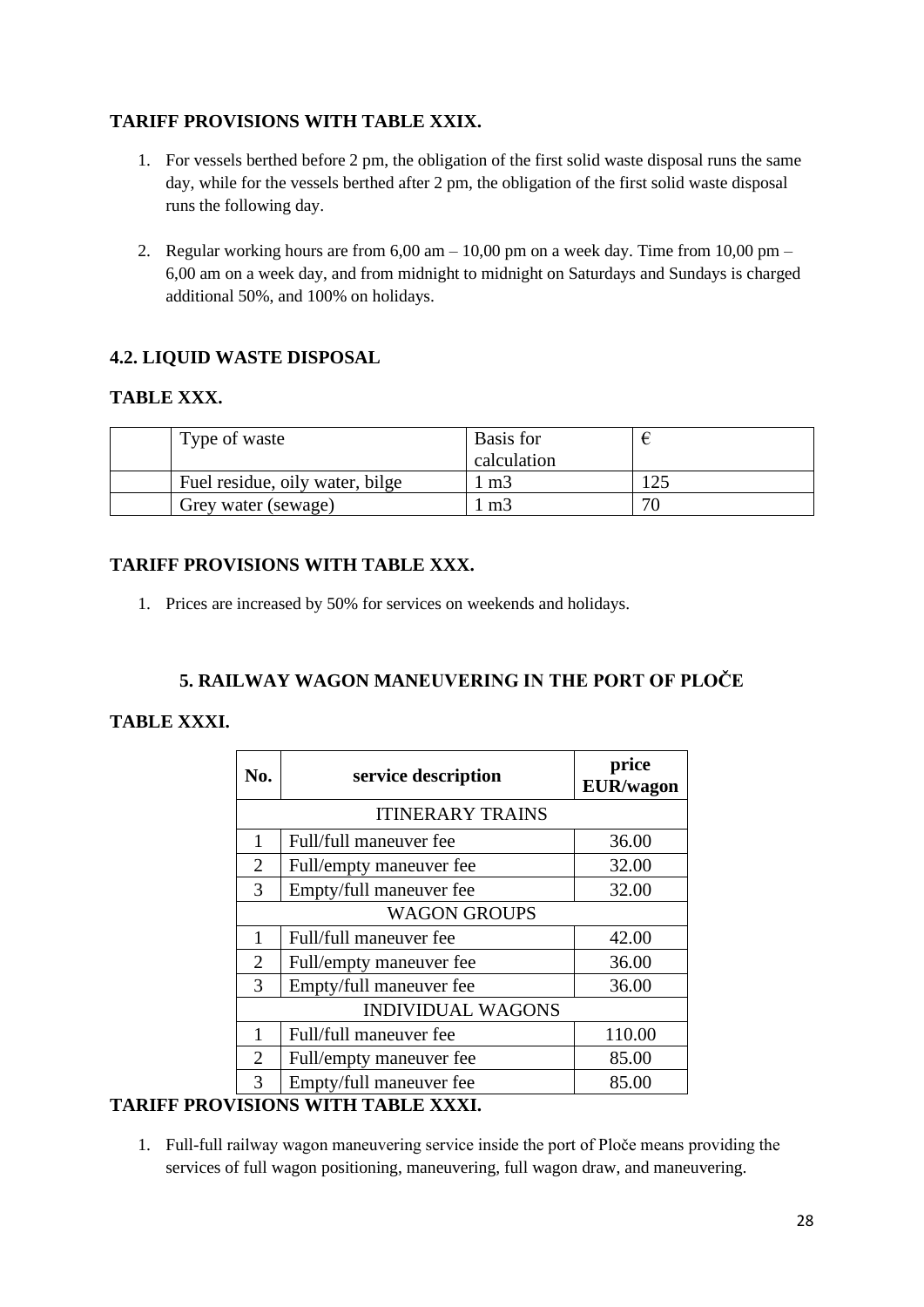- 2. Full-empty railway wagon maneuvering service inside the port of Ploče means providing the services of full wagon positioning, maneuvering, empty wagon draw, and maneuvering.
- 3. Empty-full railway wagon maneuvering service inside the port of Ploče means providing the services of empty wagon positioning, maneuvering, full wagon draw, and maneuvering.
- 4. Itinerary trains are considered to be compositions of 13 wagons minimum.
- 5. Wagon groups are considered to be compositions of 4 to 12 wagons.
- 6. Regular working hours of the service provider are from midnight to midnight on a week day.

#### **6. USE OF PORT INFRASTRUCTURE ON PASSENGER QUAY**

#### **TABLE XXXII.**

| Basis for calculation | Calculation formula | Fee amount |
|-----------------------|---------------------|------------|
| LOA(m)                | LOA/fee amount/day  |            |

#### **TARIFF PROVISIONS WITH TABLE XXXII.**

- 1. Fee for use of port infrastructure on passenger quay is paid to a concessionaire based on a vessel length over all (LOA). The concessionaire reserves the right to a length check.
- 2. In case of vessel dimensions discrepancy, the concessionaire will charge the prices according to real dimensions determined by measuring.
- 3. Fee for use of port infrastructure on passenger quay is paid per an indivisible day (24 hours) of use of port infrastructure on passenger quay.
- 4. The abovementioned fees for use of port infrastructure on passenger quay are paid by vessels in full amount, regardless of being berthed at the quay or alongside other vessel.
- 5. Fee for use of port infrastructure on passenger quay is not paid by vessels in national and international liner services.